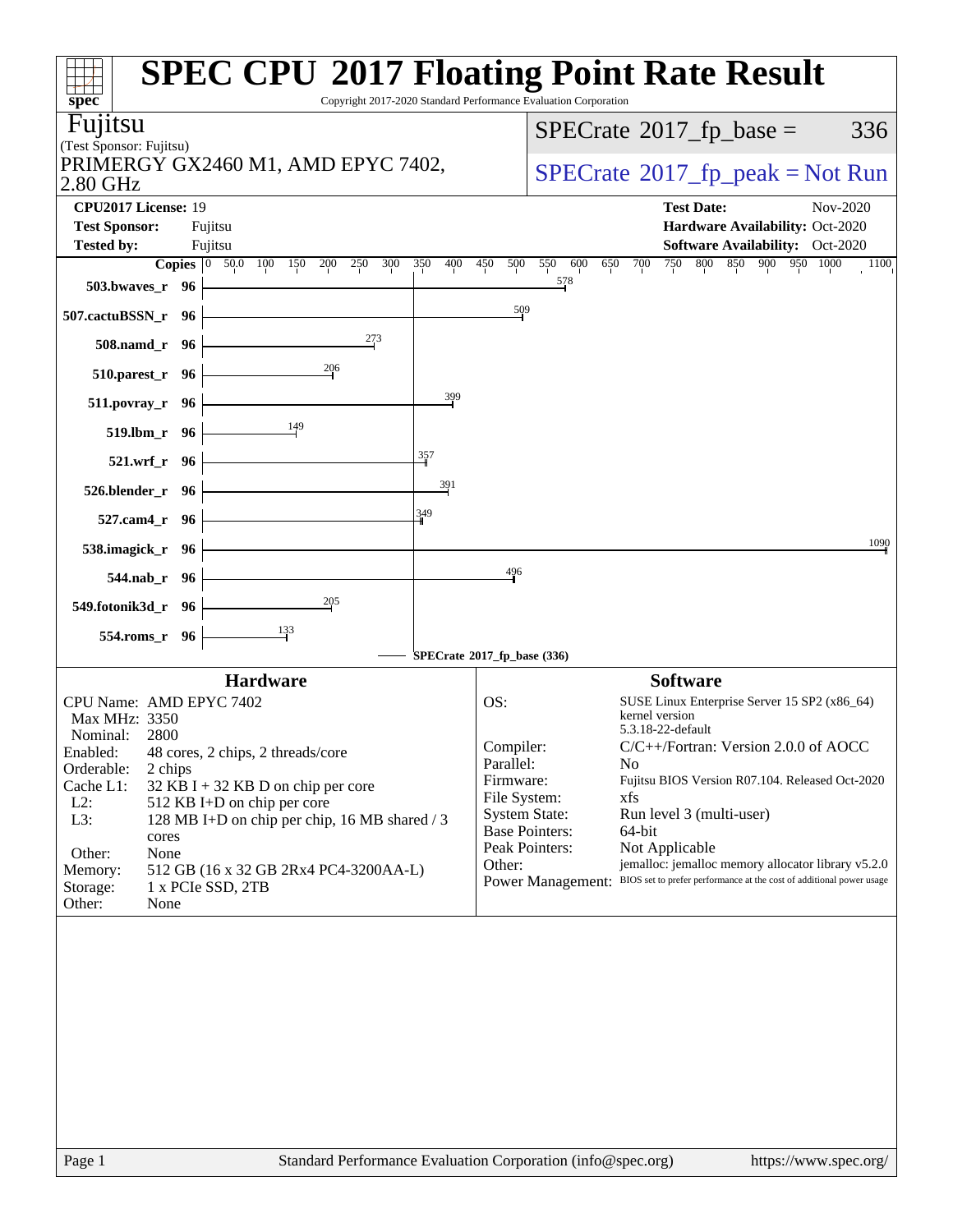Copyright 2017-2020 Standard Performance Evaluation Corporation

#### Fujitsu

#### (Test Sponsor: Fujitsu)

2.80 GHz PRIMERGY GX2460 M1, AMD EPYC 7402,  $\vert$  [SPECrate](http://www.spec.org/auto/cpu2017/Docs/result-fields.html#SPECrate2017fppeak)®[2017\\_fp\\_peak = N](http://www.spec.org/auto/cpu2017/Docs/result-fields.html#SPECrate2017fppeak)ot Run

 $SPECTate@2017_fp\_base = 336$ 

**[CPU2017 License:](http://www.spec.org/auto/cpu2017/Docs/result-fields.html#CPU2017License)** 19 **[Test Date:](http://www.spec.org/auto/cpu2017/Docs/result-fields.html#TestDate)** Nov-2020 **[Test Sponsor:](http://www.spec.org/auto/cpu2017/Docs/result-fields.html#TestSponsor)** Fujitsu **[Hardware Availability:](http://www.spec.org/auto/cpu2017/Docs/result-fields.html#HardwareAvailability)** Oct-2020 **[Tested by:](http://www.spec.org/auto/cpu2017/Docs/result-fields.html#Testedby)** Fujitsu **Fugital Exception Contract Contract Contract Contract Contract Contract Contract Contract Contract Contract Contract Contract Contract Contract Contract Contract Contract Contract Contract Contract Co** 

### **[Results Table](http://www.spec.org/auto/cpu2017/Docs/result-fields.html#ResultsTable)**

|                                   | <b>Base</b>    |                |       |                |            |                |            |               | <b>Peak</b>    |              |                |              |                |              |
|-----------------------------------|----------------|----------------|-------|----------------|------------|----------------|------------|---------------|----------------|--------------|----------------|--------------|----------------|--------------|
| <b>Benchmark</b>                  | <b>Copies</b>  | <b>Seconds</b> | Ratio | <b>Seconds</b> | Ratio      | <b>Seconds</b> | Ratio      | <b>Copies</b> | <b>Seconds</b> | <b>Ratio</b> | <b>Seconds</b> | <b>Ratio</b> | <b>Seconds</b> | <b>Ratio</b> |
| 503.bwaves_r                      | 96             | 1666           | 578   | 1667           | 577        | 1667           | 578        |               |                |              |                |              |                |              |
| 507.cactuBSSN r                   | 96             | 239            | 509   | 239            | 509        | 238            | 510        |               |                |              |                |              |                |              |
| $508$ .namd_r                     | 96             | 335            | 273   | 334            | 273        | 334            | 273        |               |                |              |                |              |                |              |
| 510.parest_r                      | 96             | 1220           | 206   | 1220           | 206        | 1208           | 208        |               |                |              |                |              |                |              |
| 511.povray_r                      | 96             | 565            | 397   | 562            | 399        | 562            | 399        |               |                |              |                |              |                |              |
| 519.lbm r                         | 96             | 681            | 149   | 680            | 149        | 681            | 149        |               |                |              |                |              |                |              |
| $521$ .wrf r                      | 96             | 602            | 357   | 608            | 354        | 603            | 357        |               |                |              |                |              |                |              |
| 526.blender r                     | 96             | 374            | 391   | 374            | <u>391</u> | 373            | 392        |               |                |              |                |              |                |              |
| 527.cam4 r                        | 96             | 480            | 350   | 481            | 349        | 485            | 347        |               |                |              |                |              |                |              |
| 538.imagick_r                     | 96             | 220            | 1090  | 220            | 1090       | 219            | 1090       |               |                |              |                |              |                |              |
| 544.nab r                         | 96             | 325            | 497   | 326            | 495        | 326            | 496        |               |                |              |                |              |                |              |
| 549.fotonik3d r                   | 96             | 1822           | 205   | 1821           | 205        | 1822           | 205        |               |                |              |                |              |                |              |
| $554$ .roms $r$                   | 96             | 1147           | 133   | 1140           | 134        | 1147           | <u>133</u> |               |                |              |                |              |                |              |
| $SPECrate^{\circ}2017$ _fp_base = | 336            |                |       |                |            |                |            |               |                |              |                |              |                |              |
| $SPECrate^{\circ}2017$ fp peak =  | <b>Not Run</b> |                |       |                |            |                |            |               |                |              |                |              |                |              |

Results appear in the [order in which they were run](http://www.spec.org/auto/cpu2017/Docs/result-fields.html#RunOrder). Bold underlined text [indicates a median measurement.](http://www.spec.org/auto/cpu2017/Docs/result-fields.html#Median)

### **[Compiler Notes](http://www.spec.org/auto/cpu2017/Docs/result-fields.html#CompilerNotes)**

The AMD64 AOCC Compiler Suite is available at <http://developer.amd.com/amd-aocc/>

### **[Submit Notes](http://www.spec.org/auto/cpu2017/Docs/result-fields.html#SubmitNotes)**

The config file option 'submit' was used. 'numactl' was used to bind copies to the cores. See the configuration file for details.

### **[Operating System Notes](http://www.spec.org/auto/cpu2017/Docs/result-fields.html#OperatingSystemNotes)**

'ulimit -s unlimited' was used to set environment stack size 'ulimit -l 2097152' was used to set environment locked pages in memory limit

runcpu command invoked through numactl i.e.: numactl --interleave=all runcpu <etc>

Set dirty\_ratio=8 to limit dirty cache to 8% of memory Set swappiness=1 to swap only if necessary Set zone\_reclaim\_mode=1 to free local node memory and avoid remote memory sync then drop\_caches=3 to reset caches before invoking runcpu

**(Continued on next page)**

| Page 2 | Standard Performance Evaluation Corporation (info@spec.org) | https://www.spec.org/ |
|--------|-------------------------------------------------------------|-----------------------|
|--------|-------------------------------------------------------------|-----------------------|

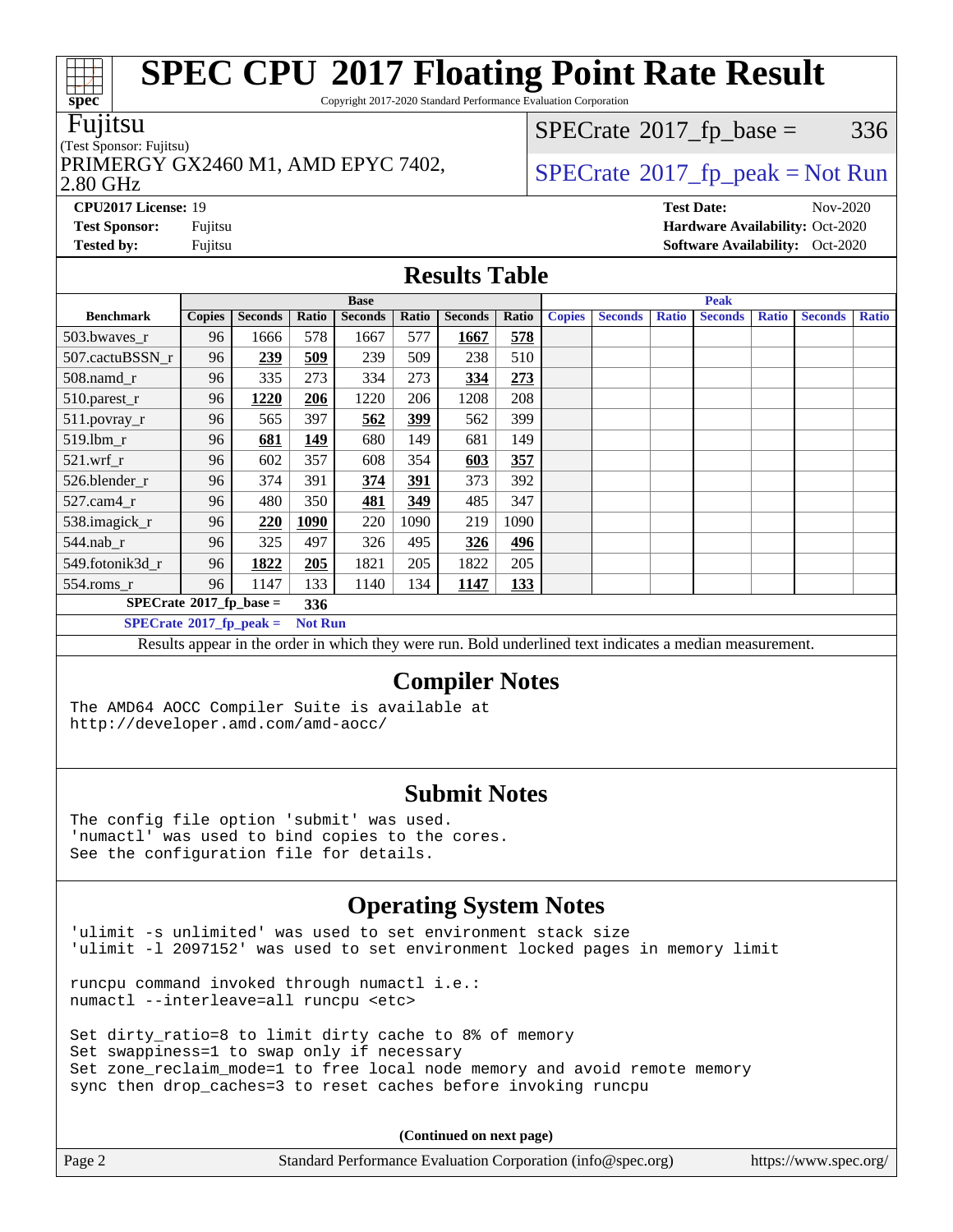Copyright 2017-2020 Standard Performance Evaluation Corporation

#### Fujitsu

**[spec](http://www.spec.org/)**

(Test Sponsor: Fujitsu) PRIMERGY GX2460 M1, AMD EPYC 7402,  $\vert$  [SPECrate](http://www.spec.org/auto/cpu2017/Docs/result-fields.html#SPECrate2017fppeak) 2017 fp peak = Not Run

 $SPECTate@2017_fp\_base = 336$ 

2.80 GHz

**[CPU2017 License:](http://www.spec.org/auto/cpu2017/Docs/result-fields.html#CPU2017License)** 19 **[Test Date:](http://www.spec.org/auto/cpu2017/Docs/result-fields.html#TestDate)** Nov-2020

**[Test Sponsor:](http://www.spec.org/auto/cpu2017/Docs/result-fields.html#TestSponsor)** Fujitsu **[Hardware Availability:](http://www.spec.org/auto/cpu2017/Docs/result-fields.html#HardwareAvailability)** Oct-2020 **[Tested by:](http://www.spec.org/auto/cpu2017/Docs/result-fields.html#Testedby)** Fujitsu **[Software Availability:](http://www.spec.org/auto/cpu2017/Docs/result-fields.html#SoftwareAvailability)** Oct-2020

### **[Operating System Notes \(Continued\)](http://www.spec.org/auto/cpu2017/Docs/result-fields.html#OperatingSystemNotes)**

dirty\_ratio, swappiness, zone\_reclaim\_mode and drop caches were all set using privileged echo (e.g. echo 1 > /proc/sys/vm/swappiness).

Transparent huge pages set to 'always' for this run (OS default)

#### **[Environment Variables Notes](http://www.spec.org/auto/cpu2017/Docs/result-fields.html#EnvironmentVariablesNotes)**

Environment variables set by runcpu before the start of the run: LD\_LIBRARY\_PATH = "/home/benchmark/speccpu/amd\_rate\_aocc200\_rome\_C\_lib/64;/home/benchmark/

 speccpu/amd\_rate\_aocc200\_rome\_C\_lib/32:" MALLOC\_CONF = "retain:true"

### **[General Notes](http://www.spec.org/auto/cpu2017/Docs/result-fields.html#GeneralNotes)**

Binaries were compiled on a system with 2x AMD EPYC 7601 CPU + 512GB Memory using Fedora 26

NA: The test sponsor attests, as of date of publication, that CVE-2017-5754 (Meltdown) is mitigated in the system as tested and documented. Yes: The test sponsor attests, as of date of publication, that CVE-2017-5753 (Spectre variant 1) is mitigated in the system as tested and documented. Yes: The test sponsor attests, as of date of publication, that CVE-2017-5715 (Spectre variant 2) is mitigated in the system as tested and documented.

jemalloc: configured and built with GCC v9.1.0 in Ubuntu 19.04 with -O3 -znver2 -flto jemalloc 5.2.0 is available here: <https://github.com/jemalloc/jemalloc/releases/download/5.2.0/jemalloc-5.2.0.tar.bz2>

### **[Platform Notes](http://www.spec.org/auto/cpu2017/Docs/result-fields.html#PlatformNotes)**

 BIOS configuration:  $CTDP = 200$  Determinism Slider = Power Package Power Limit = 200 SVM Mode = Disabled

 Sysinfo program /home/benchmark/speccpu/bin/sysinfo Rev: r6365 of 2019-08-21 295195f888a3d7edb1e6e46a485a0011 running on localhost Thu Nov 5 13:00:17 2020

 SUT (System Under Test) info as seen by some common utilities. For more information on this section, see <https://www.spec.org/cpu2017/Docs/config.html#sysinfo>

**(Continued on next page)**

| Page 3<br>Standard Performance Evaluation Corporation (info@spec.org) |  | https://www.spec.org/ |
|-----------------------------------------------------------------------|--|-----------------------|
|-----------------------------------------------------------------------|--|-----------------------|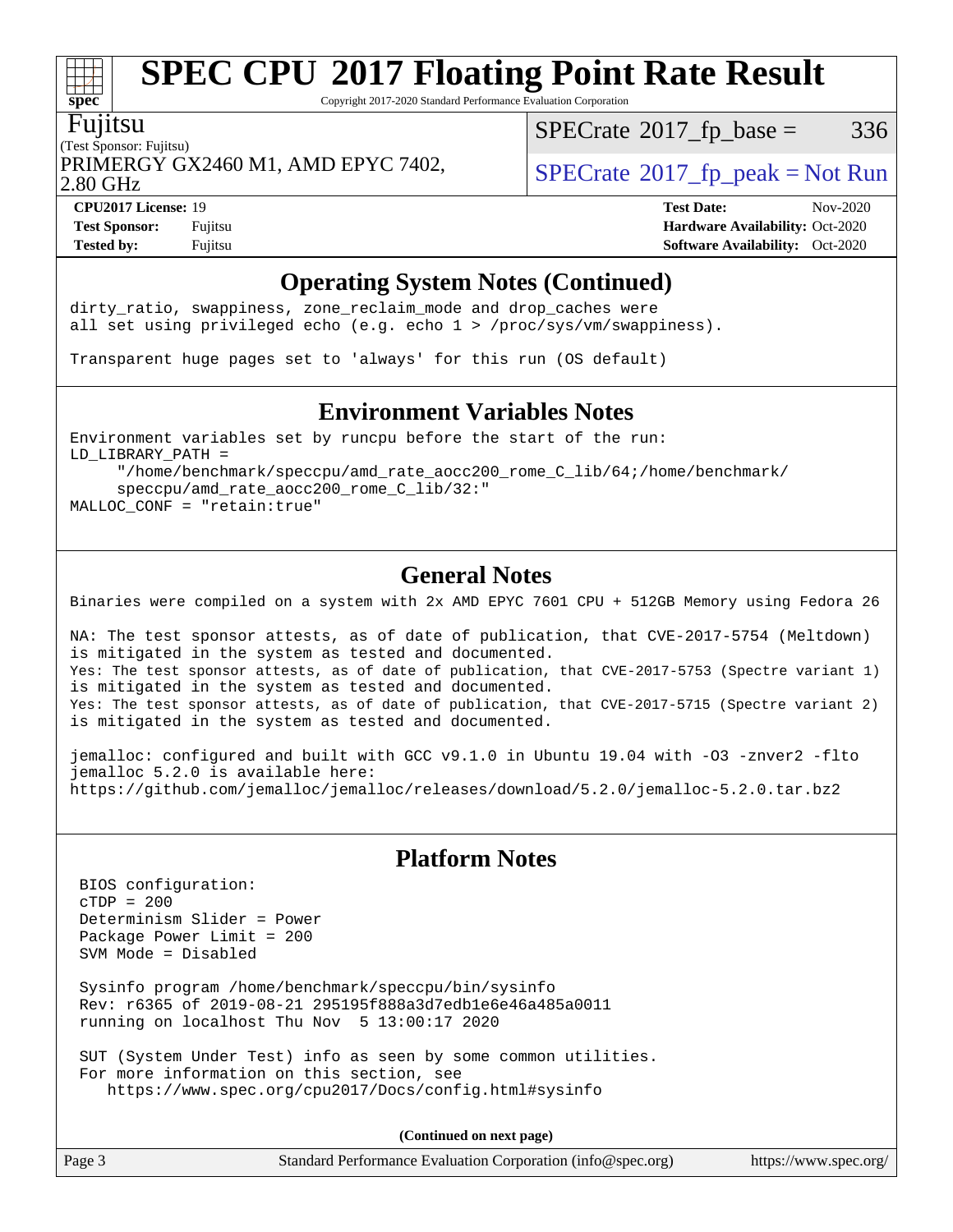Copyright 2017-2020 Standard Performance Evaluation Corporation

Fujitsu

**[spec](http://www.spec.org/)**

#### (Test Sponsor: Fujitsu) 2.80 GHz PRIMERGY GX2460 M1, AMD EPYC 7402,  $\vert$  [SPECrate](http://www.spec.org/auto/cpu2017/Docs/result-fields.html#SPECrate2017fppeak) [2017\\_fp\\_peak = N](http://www.spec.org/auto/cpu2017/Docs/result-fields.html#SPECrate2017fppeak)ot Run

 $SPECrate@2017_fp\_base = 336$  $SPECrate@2017_fp\_base = 336$ 

**[CPU2017 License:](http://www.spec.org/auto/cpu2017/Docs/result-fields.html#CPU2017License)** 19 **[Test Date:](http://www.spec.org/auto/cpu2017/Docs/result-fields.html#TestDate)** Nov-2020 **[Test Sponsor:](http://www.spec.org/auto/cpu2017/Docs/result-fields.html#TestSponsor)** Fujitsu **[Hardware Availability:](http://www.spec.org/auto/cpu2017/Docs/result-fields.html#HardwareAvailability)** Oct-2020 **[Tested by:](http://www.spec.org/auto/cpu2017/Docs/result-fields.html#Testedby)** Fujitsu **[Software Availability:](http://www.spec.org/auto/cpu2017/Docs/result-fields.html#SoftwareAvailability)** Oct-2020

### **[Platform Notes \(Continued\)](http://www.spec.org/auto/cpu2017/Docs/result-fields.html#PlatformNotes)**

|        | From /proc/cpuinfo                                                                 |                                                                                     |                       |  |  |  |  |  |  |
|--------|------------------------------------------------------------------------------------|-------------------------------------------------------------------------------------|-----------------------|--|--|--|--|--|--|
|        | model name : AMD EPYC 7402 24-Core Processor                                       |                                                                                     |                       |  |  |  |  |  |  |
|        | "physical id"s (chips)<br>2                                                        |                                                                                     |                       |  |  |  |  |  |  |
|        | 96 "processors"                                                                    |                                                                                     |                       |  |  |  |  |  |  |
|        |                                                                                    |                                                                                     |                       |  |  |  |  |  |  |
|        | cores, siblings (Caution: counting these is hw and system dependent. The following |                                                                                     |                       |  |  |  |  |  |  |
|        |                                                                                    | excerpts from /proc/cpuinfo might not be reliable. Use with caution.)               |                       |  |  |  |  |  |  |
|        | cpu cores $: 24$                                                                   |                                                                                     |                       |  |  |  |  |  |  |
|        | siblings : 48                                                                      |                                                                                     |                       |  |  |  |  |  |  |
|        |                                                                                    | physical 0: cores 0 1 2 4 5 6 8 9 10 12 13 14 16 17 18 20 21 22 24 25 26 28 29 30   |                       |  |  |  |  |  |  |
|        |                                                                                    | physical 1: cores 0 1 2 4 5 6 8 9 10 12 13 14 16 17 18 20 21 22 24 25 26 28 29 30   |                       |  |  |  |  |  |  |
|        |                                                                                    |                                                                                     |                       |  |  |  |  |  |  |
|        | From 1scpu:                                                                        |                                                                                     |                       |  |  |  |  |  |  |
|        | Architecture:                                                                      | x86_64                                                                              |                       |  |  |  |  |  |  |
|        | $CPU$ op-mode( $s$ ):                                                              | $32$ -bit, $64$ -bit                                                                |                       |  |  |  |  |  |  |
|        | Byte Order:                                                                        | Little Endian                                                                       |                       |  |  |  |  |  |  |
|        | Address sizes:                                                                     |                                                                                     |                       |  |  |  |  |  |  |
|        |                                                                                    | 43 bits physical, 48 bits virtual                                                   |                       |  |  |  |  |  |  |
|        | CPU(s):                                                                            | 96                                                                                  |                       |  |  |  |  |  |  |
|        | On-line CPU(s) list: $0-95$                                                        |                                                                                     |                       |  |  |  |  |  |  |
|        | Thread(s) per core:                                                                | 2                                                                                   |                       |  |  |  |  |  |  |
|        | $Core(s)$ per socket:                                                              | 24                                                                                  |                       |  |  |  |  |  |  |
|        | Socket(s):                                                                         | 2                                                                                   |                       |  |  |  |  |  |  |
|        | NUMA $node(s):$                                                                    | 8                                                                                   |                       |  |  |  |  |  |  |
|        | Vendor ID:                                                                         | AuthenticAMD                                                                        |                       |  |  |  |  |  |  |
|        | CPU family:                                                                        | 23                                                                                  |                       |  |  |  |  |  |  |
|        | Model:                                                                             | 49                                                                                  |                       |  |  |  |  |  |  |
|        | Model name:                                                                        | AMD EPYC 7402 24-Core Processor                                                     |                       |  |  |  |  |  |  |
|        | Stepping:                                                                          | $\Omega$                                                                            |                       |  |  |  |  |  |  |
|        | CPU MHz:                                                                           | 3343.589                                                                            |                       |  |  |  |  |  |  |
|        |                                                                                    |                                                                                     |                       |  |  |  |  |  |  |
|        | CPU max MHz:                                                                       | 2800.0000                                                                           |                       |  |  |  |  |  |  |
|        | CPU min MHz:                                                                       | 1500.0000                                                                           |                       |  |  |  |  |  |  |
|        | BogoMIPS:                                                                          | 5589.63                                                                             |                       |  |  |  |  |  |  |
|        | Virtualization:                                                                    | AMD-V                                                                               |                       |  |  |  |  |  |  |
|        | L1d cache:                                                                         | 32K                                                                                 |                       |  |  |  |  |  |  |
|        | Lli cache:                                                                         | 32K                                                                                 |                       |  |  |  |  |  |  |
|        | L2 cache:                                                                          | 512K                                                                                |                       |  |  |  |  |  |  |
|        | L3 cache:                                                                          | 16384K                                                                              |                       |  |  |  |  |  |  |
|        | NUMA node0 $CPU(s): 0-5, 48-53$                                                    |                                                                                     |                       |  |  |  |  |  |  |
|        | NUMA nodel CPU(s): 6-11,54-59                                                      |                                                                                     |                       |  |  |  |  |  |  |
|        | NUMA $node2$ $CPU(s):$                                                             | $12 - 17,60 - 65$                                                                   |                       |  |  |  |  |  |  |
|        | NUMA $node3$ $CPU(s):$                                                             | $18 - 23,66 - 71$                                                                   |                       |  |  |  |  |  |  |
|        |                                                                                    | 24-29.72-77                                                                         |                       |  |  |  |  |  |  |
|        | NUMA $node4$ $CPU(s):$                                                             |                                                                                     |                       |  |  |  |  |  |  |
|        | NUMA $node5$ $CPU(s):$                                                             | $30 - 35, 78 - 83$                                                                  |                       |  |  |  |  |  |  |
|        | NUMA $node6$ $CPU(s):$                                                             | $36 - 41, 84 - 89$                                                                  |                       |  |  |  |  |  |  |
|        | NUMA $node7$ $CPU(s):$                                                             | 42-47,90-95                                                                         |                       |  |  |  |  |  |  |
|        | Flags:                                                                             | fpu vme de pse tsc msr pae mce cx8 apic sep mtrr pge mca cmov                       |                       |  |  |  |  |  |  |
|        |                                                                                    | pat pse36 clflush mmx fxsr sse sse2 ht syscall nx mmxext fxsr_opt pdpelgb rdtscp lm |                       |  |  |  |  |  |  |
|        |                                                                                    |                                                                                     |                       |  |  |  |  |  |  |
|        |                                                                                    | (Continued on next page)                                                            |                       |  |  |  |  |  |  |
| Page 4 |                                                                                    | Standard Performance Evaluation Corporation (info@spec.org)                         | https://www.spec.org/ |  |  |  |  |  |  |
|        |                                                                                    |                                                                                     |                       |  |  |  |  |  |  |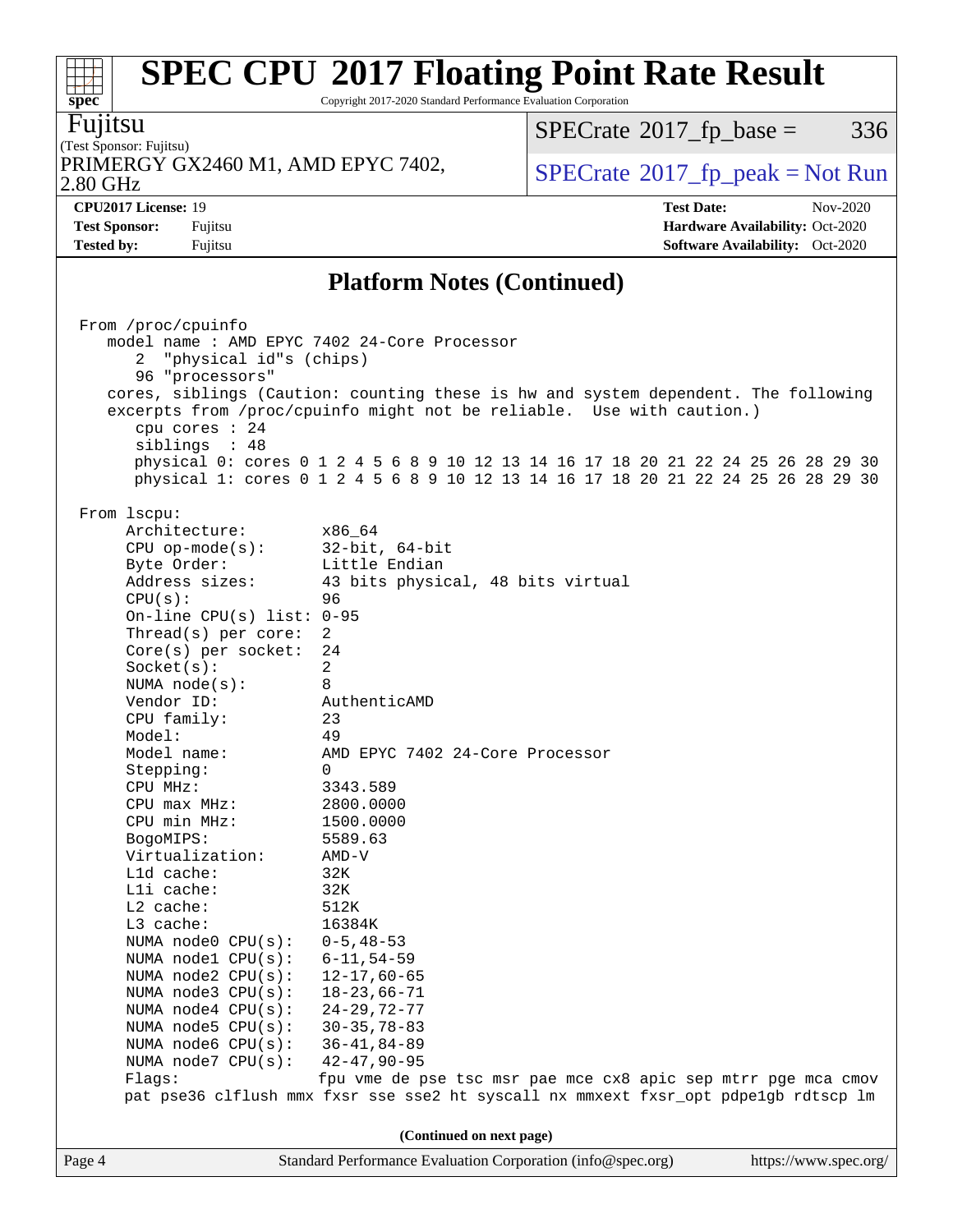Copyright 2017-2020 Standard Performance Evaluation Corporation

|  | V | . . |
|--|---|-----|
|  |   |     |

**[spec](http://www.spec.org/)**

(Test Sponsor: Fujitsu) PRIMERGY GX2460 M1, AMD EPYC 7402,  $\begin{array}{|l|l|}\n\hline\n\text{SPECrate} \textdegree 2017_f\text{ peak} = Not Run\n\end{array}$  $\begin{array}{|l|l|}\n\hline\n\text{SPECrate} \textdegree 2017_f\text{ peak} = Not Run\n\end{array}$  $\begin{array}{|l|l|}\n\hline\n\text{SPECrate} \textdegree 2017_f\text{ peak} = Not Run\n\end{array}$ 

 $SPECrate@2017_fp\_base = 336$  $SPECrate@2017_fp\_base = 336$ 

#### 2.80 GHz

**[Test Sponsor:](http://www.spec.org/auto/cpu2017/Docs/result-fields.html#TestSponsor)** Fujitsu **[Hardware Availability:](http://www.spec.org/auto/cpu2017/Docs/result-fields.html#HardwareAvailability)** Oct-2020

**[Tested by:](http://www.spec.org/auto/cpu2017/Docs/result-fields.html#Testedby)** Fujitsu **[Software Availability:](http://www.spec.org/auto/cpu2017/Docs/result-fields.html#SoftwareAvailability)** Oct-2020

**[CPU2017 License:](http://www.spec.org/auto/cpu2017/Docs/result-fields.html#CPU2017License)** 19 **[Test Date:](http://www.spec.org/auto/cpu2017/Docs/result-fields.html#TestDate)** Nov-2020

**[Platform Notes \(Continued\)](http://www.spec.org/auto/cpu2017/Docs/result-fields.html#PlatformNotes)**

|                          | smca |             |                                                                           |      |    |    |    |    |  |                          | constant_tsc rep_good nopl nonstop_tsc cpuid extd_apicid aperfmperf pni pclmulqdq<br>monitor ssse3 fma cx16 sse4_1 sse4_2 movbe popcnt aes xsave avx f16c rdrand lahf_lm<br>cmp_legacy svm extapic cr8_legacy abm sse4a misalignsse 3dnowprefetch osvw ibs<br>skinit wdt tce topoext perfctr_core perfctr_nb bpext perfctr_llc mwaitx cpb cat_13<br>cdp_13 hw_pstate sme ssbd mba sev ibrs ibpb stibp vmmcall fsgsbase bmil avx2 smep<br>bmi2 cqm rdt_a rdseed adx smap clflushopt clwb sha_ni xsaveopt xsavec xgetbv1 xsaves<br>cqm_llc cqm_occup_llc cqm_mbm_total cqm_mbm_local clzero irperf xsaveerptr wbnoinvd<br>arat npt lbrv svm_lock nrip_save tsc_scale vmcb_clean flushbyasid decodeassists<br>pausefilter pfthreshold avic v_vmsave_vmload vgif umip rdpid overflow_recov succor |
|--------------------------|------|-------------|---------------------------------------------------------------------------|------|----|----|----|----|--|--------------------------|-----------------------------------------------------------------------------------------------------------------------------------------------------------------------------------------------------------------------------------------------------------------------------------------------------------------------------------------------------------------------------------------------------------------------------------------------------------------------------------------------------------------------------------------------------------------------------------------------------------------------------------------------------------------------------------------------------------------------------------------------------------------------------------------------|
| /proc/cpuinfo cache data |      |             | cache size : 512 KB                                                       |      |    |    |    |    |  |                          |                                                                                                                                                                                                                                                                                                                                                                                                                                                                                                                                                                                                                                                                                                                                                                                               |
|                          |      |             |                                                                           |      |    |    |    |    |  |                          | From numactl --hardware WARNING: a numactl 'node' might or might not correspond to a                                                                                                                                                                                                                                                                                                                                                                                                                                                                                                                                                                                                                                                                                                          |
| physical chip.           |      |             |                                                                           |      |    |    |    |    |  |                          |                                                                                                                                                                                                                                                                                                                                                                                                                                                                                                                                                                                                                                                                                                                                                                                               |
|                          |      |             | available: 8 nodes (0-7)                                                  |      |    |    |    |    |  |                          |                                                                                                                                                                                                                                                                                                                                                                                                                                                                                                                                                                                                                                                                                                                                                                                               |
|                          |      |             | node 0 cpus: 0 1 2 3 4 5 48 49 50 51 52 53                                |      |    |    |    |    |  |                          |                                                                                                                                                                                                                                                                                                                                                                                                                                                                                                                                                                                                                                                                                                                                                                                               |
|                          |      |             | node 0 size: 64247 MB                                                     |      |    |    |    |    |  |                          |                                                                                                                                                                                                                                                                                                                                                                                                                                                                                                                                                                                                                                                                                                                                                                                               |
|                          |      |             | node 0 free: 63916 MB                                                     |      |    |    |    |    |  |                          |                                                                                                                                                                                                                                                                                                                                                                                                                                                                                                                                                                                                                                                                                                                                                                                               |
|                          |      |             | node 1 cpus: 6 7 8 9 10 11 54 55 56 57 58 59                              |      |    |    |    |    |  |                          |                                                                                                                                                                                                                                                                                                                                                                                                                                                                                                                                                                                                                                                                                                                                                                                               |
|                          |      |             | node 1 size: 64507 MB                                                     |      |    |    |    |    |  |                          |                                                                                                                                                                                                                                                                                                                                                                                                                                                                                                                                                                                                                                                                                                                                                                                               |
|                          |      |             | node 1 free: 64257 MB                                                     |      |    |    |    |    |  |                          |                                                                                                                                                                                                                                                                                                                                                                                                                                                                                                                                                                                                                                                                                                                                                                                               |
|                          |      |             | node 2 cpus: 12 13 14 15 16 17 60 61 62 63 64 65                          |      |    |    |    |    |  |                          |                                                                                                                                                                                                                                                                                                                                                                                                                                                                                                                                                                                                                                                                                                                                                                                               |
|                          |      |             | node 2 size: 64507 MB                                                     |      |    |    |    |    |  |                          |                                                                                                                                                                                                                                                                                                                                                                                                                                                                                                                                                                                                                                                                                                                                                                                               |
|                          |      |             | node 2 free: 64072 MB                                                     |      |    |    |    |    |  |                          |                                                                                                                                                                                                                                                                                                                                                                                                                                                                                                                                                                                                                                                                                                                                                                                               |
|                          |      |             | node 3 cpus: 18 19 20 21 22 23 66 67 68 69 70 71                          |      |    |    |    |    |  |                          |                                                                                                                                                                                                                                                                                                                                                                                                                                                                                                                                                                                                                                                                                                                                                                                               |
|                          |      |             | node 3 size: 64495 MB                                                     |      |    |    |    |    |  |                          |                                                                                                                                                                                                                                                                                                                                                                                                                                                                                                                                                                                                                                                                                                                                                                                               |
|                          |      |             | node 3 free: 63990 MB                                                     |      |    |    |    |    |  |                          |                                                                                                                                                                                                                                                                                                                                                                                                                                                                                                                                                                                                                                                                                                                                                                                               |
|                          |      |             | node 4 cpus: 24 25 26 27 28 29 72 73 74 75 76 77                          |      |    |    |    |    |  |                          |                                                                                                                                                                                                                                                                                                                                                                                                                                                                                                                                                                                                                                                                                                                                                                                               |
|                          |      |             | node 4 size: 64507 MB                                                     |      |    |    |    |    |  |                          |                                                                                                                                                                                                                                                                                                                                                                                                                                                                                                                                                                                                                                                                                                                                                                                               |
|                          |      |             | node 4 free: 64265 MB                                                     |      |    |    |    |    |  |                          |                                                                                                                                                                                                                                                                                                                                                                                                                                                                                                                                                                                                                                                                                                                                                                                               |
|                          |      |             | node 5 cpus: 30 31 32 33 34 35 78 79 80 81 82 83                          |      |    |    |    |    |  |                          |                                                                                                                                                                                                                                                                                                                                                                                                                                                                                                                                                                                                                                                                                                                                                                                               |
|                          |      |             | node 5 size: 64474 MB                                                     |      |    |    |    |    |  |                          |                                                                                                                                                                                                                                                                                                                                                                                                                                                                                                                                                                                                                                                                                                                                                                                               |
|                          |      |             | node 5 free: 64235 MB<br>node 6 cpus: 36 37 38 39 40 41 84 85 86 87 88 89 |      |    |    |    |    |  |                          |                                                                                                                                                                                                                                                                                                                                                                                                                                                                                                                                                                                                                                                                                                                                                                                               |
|                          |      |             | node 6 size: 64507 MB                                                     |      |    |    |    |    |  |                          |                                                                                                                                                                                                                                                                                                                                                                                                                                                                                                                                                                                                                                                                                                                                                                                               |
|                          |      |             | node 6 free: 64240 MB                                                     |      |    |    |    |    |  |                          |                                                                                                                                                                                                                                                                                                                                                                                                                                                                                                                                                                                                                                                                                                                                                                                               |
|                          |      |             | node 7 cpus: 42 43 44 45 46 47 90 91 92 93 94 95                          |      |    |    |    |    |  |                          |                                                                                                                                                                                                                                                                                                                                                                                                                                                                                                                                                                                                                                                                                                                                                                                               |
|                          |      |             | node 7 size: 64267 MB                                                     |      |    |    |    |    |  |                          |                                                                                                                                                                                                                                                                                                                                                                                                                                                                                                                                                                                                                                                                                                                                                                                               |
|                          |      |             | node 7 free: 64006 MB                                                     |      |    |    |    |    |  |                          |                                                                                                                                                                                                                                                                                                                                                                                                                                                                                                                                                                                                                                                                                                                                                                                               |
| node distances:          |      |             |                                                                           |      |    |    |    |    |  |                          |                                                                                                                                                                                                                                                                                                                                                                                                                                                                                                                                                                                                                                                                                                                                                                                               |
| node                     | 0    | $\mathbf 1$ | 2                                                                         | 3    | 4  | 5  | 6  | 7  |  |                          |                                                                                                                                                                                                                                                                                                                                                                                                                                                                                                                                                                                                                                                                                                                                                                                               |
| 0:                       | 10   | 12          | $1\,2$                                                                    | $12$ | 32 | 32 | 32 | 32 |  |                          |                                                                                                                                                                                                                                                                                                                                                                                                                                                                                                                                                                                                                                                                                                                                                                                               |
| 1:                       | 12   | $10$        | 12                                                                        | 12   | 32 | 32 | 32 | 32 |  |                          |                                                                                                                                                                                                                                                                                                                                                                                                                                                                                                                                                                                                                                                                                                                                                                                               |
| 2:                       | $12$ | 12          | 10                                                                        | 12   | 32 | 32 | 32 | 32 |  |                          |                                                                                                                                                                                                                                                                                                                                                                                                                                                                                                                                                                                                                                                                                                                                                                                               |
| 3:                       | 12   | 12          | 12                                                                        | 10   | 32 | 32 | 32 | 32 |  |                          |                                                                                                                                                                                                                                                                                                                                                                                                                                                                                                                                                                                                                                                                                                                                                                                               |
|                          |      |             |                                                                           |      |    |    |    |    |  |                          |                                                                                                                                                                                                                                                                                                                                                                                                                                                                                                                                                                                                                                                                                                                                                                                               |
|                          |      |             |                                                                           |      |    |    |    |    |  | (Continued on next page) |                                                                                                                                                                                                                                                                                                                                                                                                                                                                                                                                                                                                                                                                                                                                                                                               |
|                          |      |             |                                                                           |      |    |    |    |    |  |                          |                                                                                                                                                                                                                                                                                                                                                                                                                                                                                                                                                                                                                                                                                                                                                                                               |
| Page 5                   |      |             |                                                                           |      |    |    |    |    |  |                          | Standard Performance Evaluation Corporation (info@spec.org)<br>https://www.spec.org/                                                                                                                                                                                                                                                                                                                                                                                                                                                                                                                                                                                                                                                                                                          |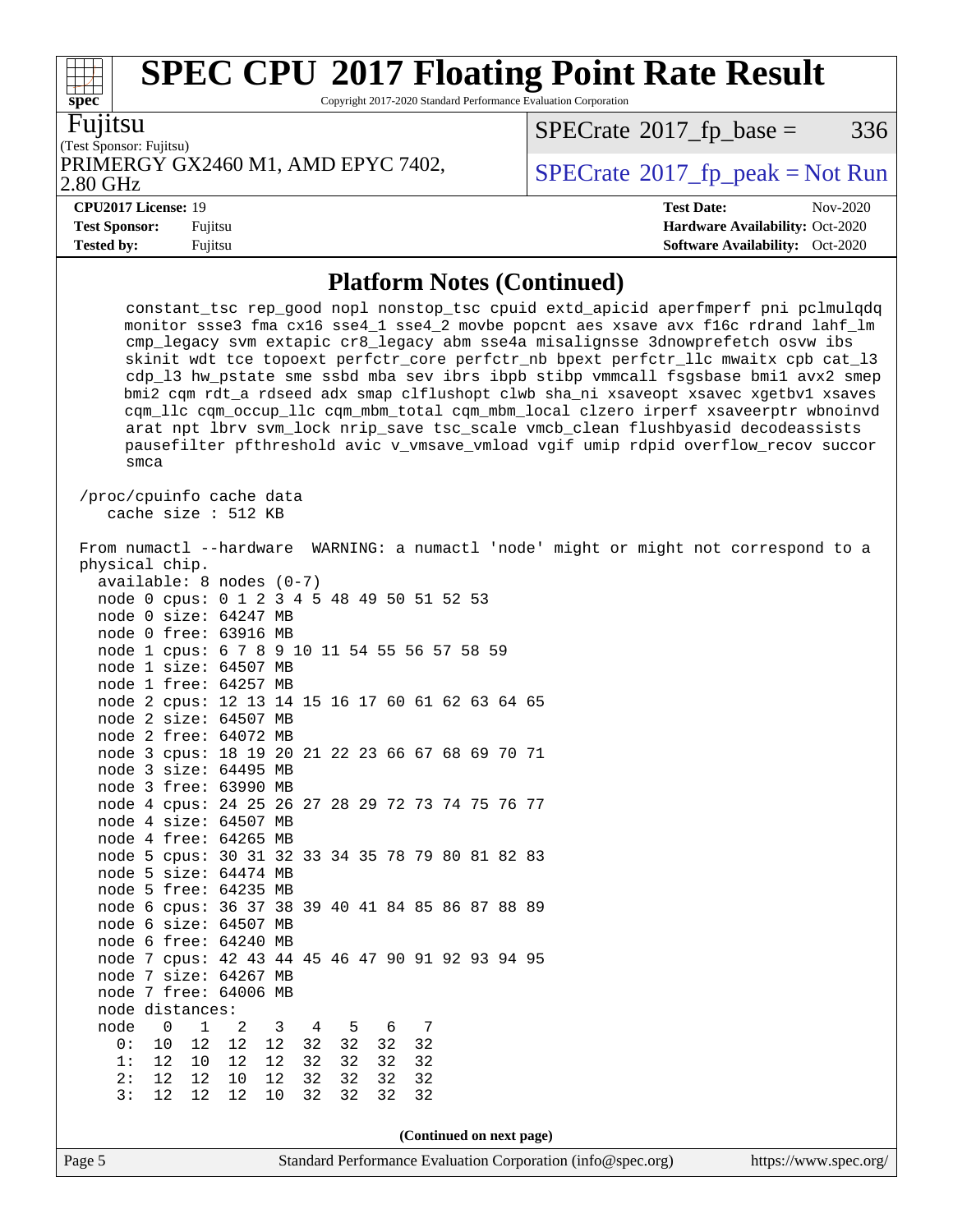| $spec^*$                                                         | Copyright 2017-2020 Standard Performance Evaluation Corporation                                                                                                                                                                 | <b>SPEC CPU®2017 Floating Point Rate Result</b>                                                                                                         |
|------------------------------------------------------------------|---------------------------------------------------------------------------------------------------------------------------------------------------------------------------------------------------------------------------------|---------------------------------------------------------------------------------------------------------------------------------------------------------|
| Fujitsu<br>(Test Sponsor: Fujitsu)                               |                                                                                                                                                                                                                                 | $SPECrate^{\circledast}2017$ _fp_base =<br>336                                                                                                          |
| 2.80 GHz                                                         | PRIMERGY GX2460 M1, AMD EPYC 7402,                                                                                                                                                                                              | $SPECrate^{\circ}2017$ _fp_peak = Not Run                                                                                                               |
| CPU2017 License: 19<br><b>Test Sponsor:</b><br><b>Tested by:</b> | Fujitsu<br>Fujitsu                                                                                                                                                                                                              | <b>Test Date:</b><br>Nov-2020<br>Hardware Availability: Oct-2020<br><b>Software Availability:</b> Oct-2020                                              |
|                                                                  | <b>Platform Notes (Continued)</b>                                                                                                                                                                                               |                                                                                                                                                         |
| 4:<br>5:<br>6:<br>7:<br>32<br>From /proc/meminfo                 | 12<br>12<br>32 32<br>10<br>12<br>32 32<br>32 32 32 32<br>12 10<br>12<br>12<br>32 32<br>32 32<br>12 12 10<br>12<br>32<br>32<br>32<br>12<br>12<br>12<br>10                                                                        |                                                                                                                                                         |
| MemTotal:<br>HugePages_Total:<br>Hugepagesize:                   | 527889104 kB<br>0<br>2048 kB                                                                                                                                                                                                    |                                                                                                                                                         |
| os-release:<br>ID="sles"                                         | From /etc/*release* /etc/*version*<br>NAME="SLES"<br>VERSION="15-SP2"<br>VERSION_ID="15.2"<br>PRETTY_NAME="SUSE Linux Enterprise Server 15 SP2"<br>ID LIKE="suse"<br>$ANSI$ _COLOR="0;32"<br>CPE_NAME="cpe:/o:suse:sles:15:sp2" |                                                                                                                                                         |
| $uname -a$ :                                                     | Linux localhost 5.3.18-22-default #1 SMP Wed Jun 3 12:16:43 UTC 2020<br>(720aeba/lp-1a956f1) x86_64 x86_64 x86_64 GNU/Linux<br>Kernel self-reported vulnerability status:                                                       |                                                                                                                                                         |
| itlb_multihit:                                                   | CVE-2018-3620 (L1 Terminal Fault):<br>Microarchitectural Data Sampling:<br>CVE-2017-5754 (Meltdown):                                                                                                                            | Not affected<br>Not affected<br>Not affected<br>Not affected<br>CVE-2018-3639 (Speculative Store Bypass): Mitigation: Speculative Store Bypass disabled |
|                                                                  | CVE-2017-5753 (Spectre variant 1):<br>$CVE-2017-5715$ (Spectre variant 2):                                                                                                                                                      | via prctl and seccomp<br>Mitigation: usercopy/swapgs barriers and __user<br>pointer sanitization<br>Mitigation: Full AMD retpoline, IBPB:               |
| srbds:<br>tsx_async_abort:                                       |                                                                                                                                                                                                                                 | conditional, IBRS_FW, STIBP: conditional, RSB<br>filling<br>Not affected<br>Not affected                                                                |
|                                                                  | run-level 3 Nov 5 09:07                                                                                                                                                                                                         |                                                                                                                                                         |
| Filesystem                                                       | SPEC is set to: /home/benchmark/speccpu<br>Type Size Used Avail Use% Mounted on<br>/dev/nvmeln1p3 xfs 1.3T 6.0G 1.3T                                                                                                            | 1% /home                                                                                                                                                |
|                                                                  | (Continued on next page)                                                                                                                                                                                                        |                                                                                                                                                         |

Page 6 Standard Performance Evaluation Corporation [\(info@spec.org\)](mailto:info@spec.org) <https://www.spec.org/>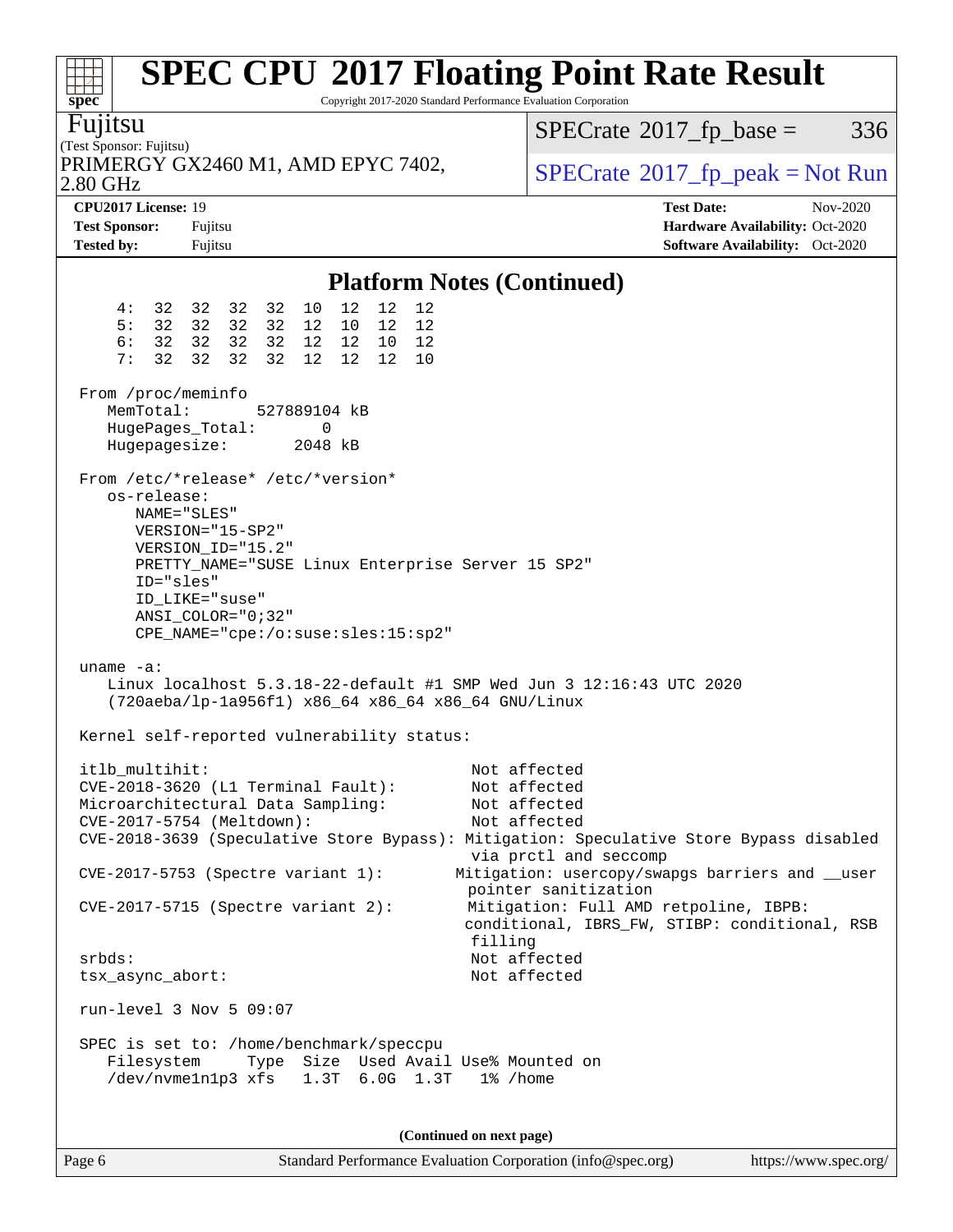Copyright 2017-2020 Standard Performance Evaluation Corporation

Fujitsu

(Test Sponsor: Fujitsu) 2.80 GHz PRIMERGY GX2460 M1, AMD EPYC 7402,  $\vert$  [SPECrate](http://www.spec.org/auto/cpu2017/Docs/result-fields.html#SPECrate2017fppeak)®[2017\\_fp\\_peak = N](http://www.spec.org/auto/cpu2017/Docs/result-fields.html#SPECrate2017fppeak)ot Run

 $SPECTate@2017_fp\_base = 336$ 

**[CPU2017 License:](http://www.spec.org/auto/cpu2017/Docs/result-fields.html#CPU2017License)** 19 **[Test Date:](http://www.spec.org/auto/cpu2017/Docs/result-fields.html#TestDate)** Nov-2020 **[Test Sponsor:](http://www.spec.org/auto/cpu2017/Docs/result-fields.html#TestSponsor)** Fujitsu **[Hardware Availability:](http://www.spec.org/auto/cpu2017/Docs/result-fields.html#HardwareAvailability)** Oct-2020 **[Tested by:](http://www.spec.org/auto/cpu2017/Docs/result-fields.html#Testedby)** Fujitsu **Fugital Exception Contract Contract Contract Contract Contract Contract Contract Contract Contract Contract Contract Contract Contract Contract Contract Contract Contract Contract Contract Contract Co** 

### **[Platform Notes \(Continued\)](http://www.spec.org/auto/cpu2017/Docs/result-fields.html#PlatformNotes)**

 From /sys/devices/virtual/dmi/id BIOS: American Megatrends Inc. V7.104 08/20/2020 Vendor: FUJITSU Product: PRIMERGY GX2460 M1 Product Family: empty Serial: MACK900001

 Additional information from dmidecode follows. WARNING: Use caution when you interpret this section. The 'dmidecode' program reads system data which is "intended to allow hardware to be accurately determined", but the intent may not be met, as there are frequent changes to hardware, firmware, and the "DMTF SMBIOS" standard. Memory:

16x Samsung M393A4K40DB3-CWE 32 kB 2 rank 3200

(End of data from sysinfo program)

### **[Compiler Version Notes](http://www.spec.org/auto/cpu2017/Docs/result-fields.html#CompilerVersionNotes)**

| C                   | 519.1bm_r(base) 538.imagick_r(base) 544.nab_r(base)                                                                                                                                                                                           |                       |
|---------------------|-----------------------------------------------------------------------------------------------------------------------------------------------------------------------------------------------------------------------------------------------|-----------------------|
| Thread model: posix | AOCC.LLVM.2.0.0.B191.2019_07_19 clang version 8.0.0 (CLANG: Jenkins<br>AOCC_2_0_0-Build#191) (based on LLVM AOCC.LLVM.2.0.0.B191.2019_07_19)<br>Target: x86 64-unknown-linux-gnu<br>InstalledDir: /sppo/dev/compilers/aocc-compiler-2.0.0/bin |                       |
| $C++$               | $508.namd_r(base) 510.parest_r(base)$                                                                                                                                                                                                         |                       |
| Thread model: posix | AOCC.LLVM.2.0.0.B191.2019_07_19 clang version 8.0.0 (CLANG: Jenkins<br>AOCC 2 0 0-Build#191) (based on LLVM AOCC.LLVM.2.0.0.B191.2019 07 19)<br>Target: x86_64-unknown-linux-gnu<br>InstalledDir: /sppo/dev/compilers/aocc-compiler-2.0.0/bin |                       |
| $C++$ , $C$         | 511.povray_r(base) 526.blender_r(base)                                                                                                                                                                                                        |                       |
| Thread model: posix | AOCC.LLVM.2.0.0.B191.2019 07 19 clang version 8.0.0 (CLANG: Jenkins<br>AOCC 2 0 0-Build#191) (based on LLVM AOCC.LLVM.2.0.0.B191.2019 07 19)<br>Target: x86 64-unknown-linux-gnu<br>InstalledDir: /sppo/dev/compilers/aocc-compiler-2.0.0/bin |                       |
|                     | (Continued on next page)                                                                                                                                                                                                                      |                       |
| Page 7              | Standard Performance Evaluation Corporation (info@spec.org)                                                                                                                                                                                   | https://www.spec.org/ |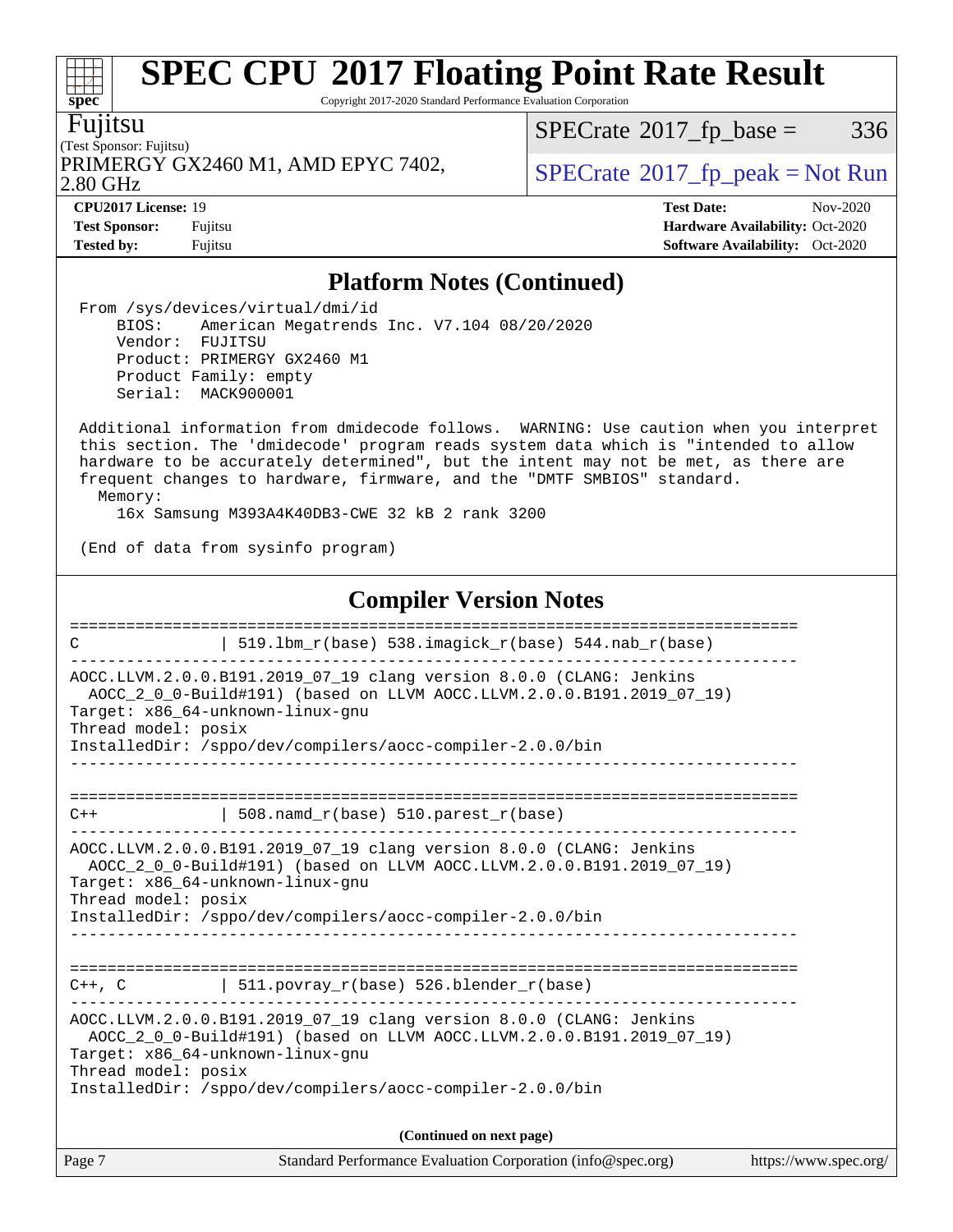Copyright 2017-2020 Standard Performance Evaluation Corporation

Fujitsu

**[spec](http://www.spec.org/)**

 $+\ +$ 

(Test Sponsor: Fujitsu) PRIMERGY GX2460 M1, AMD EPYC 7402,  $\vert$  [SPECrate](http://www.spec.org/auto/cpu2017/Docs/result-fields.html#SPECrate2017fppeak) [2017\\_fp\\_peak = N](http://www.spec.org/auto/cpu2017/Docs/result-fields.html#SPECrate2017fppeak)ot Run

 $SPECTate$ <sup>®</sup>[2017\\_fp\\_base =](http://www.spec.org/auto/cpu2017/Docs/result-fields.html#SPECrate2017fpbase) 336

2.80 GHz

**[Tested by:](http://www.spec.org/auto/cpu2017/Docs/result-fields.html#Testedby)** Fujitsu **[Software Availability:](http://www.spec.org/auto/cpu2017/Docs/result-fields.html#SoftwareAvailability)** Oct-2020

**[CPU2017 License:](http://www.spec.org/auto/cpu2017/Docs/result-fields.html#CPU2017License)** 19 **[Test Date:](http://www.spec.org/auto/cpu2017/Docs/result-fields.html#TestDate)** Nov-2020 **[Test Sponsor:](http://www.spec.org/auto/cpu2017/Docs/result-fields.html#TestSponsor)** Fujitsu **[Hardware Availability:](http://www.spec.org/auto/cpu2017/Docs/result-fields.html#HardwareAvailability)** Oct-2020

### **[Compiler Version Notes \(Continued\)](http://www.spec.org/auto/cpu2017/Docs/result-fields.html#CompilerVersionNotes)**

| Standard Performance Evaluation Corporation (info@spec.org)<br>Page 8                                                                                                                                                            | https://www.spec.org/ |
|----------------------------------------------------------------------------------------------------------------------------------------------------------------------------------------------------------------------------------|-----------------------|
| (Continued on next page)                                                                                                                                                                                                         |                       |
| Thread model: posix<br>InstalledDir: /sppo/dev/compilers/aocc-compiler-2.0.0/bin<br>AOCC.LLVM.2.0.0.B191.2019_07_19 clang version 8.0.0 (CLANG: Jenkins<br>AOCC_2_0_0-Build#191) (based on LLVM AOCC.LLVM.2.0.0.B191.2019_07_19) |                       |
| AOCC.LLVM.2.0.0.B191.2019_07_19 clang version 8.0.0 (CLANG: Jenkins<br>AOCC_2_0_0-Build#191) (based on LLVM AOCC.LLVM.2.0.0.B191.2019_07_19)<br>Target: x86_64-unknown-linux-gnu                                                 |                       |
| Fortran, $C$   521.wrf_r(base) 527.cam4_r(base)                                                                                                                                                                                  |                       |
| InstalledDir: /sppo/dev/compilers/aocc-compiler-2.0.0/bin<br>___________________________________<br>----------                                                                                                                   |                       |
| AOCC.LLVM.2.0.0.B191.2019_07_19 clang version 8.0.0 (CLANG: Jenkins<br>AOCC_2_0_0-Build#191) (based on LLVM AOCC.LLVM.2.0.0.B191.2019_07_19)<br>Target: x86_64-unknown-linux-gnu<br>Thread model: posix                          |                       |
| Fortran $\vert$ 503.bwaves_r(base) 549.fotonik3d_r(base) 554.roms_r(base)                                                                                                                                                        |                       |
| InstalledDir: /sppo/dev/compilers/aocc-compiler-2.0.0/bin                                                                                                                                                                        |                       |
| AOCC.LLVM.2.0.0.B191.2019_07_19 clang version 8.0.0 (CLANG: Jenkins<br>AOCC_2_0_0-Build#191) (based on LLVM AOCC.LLVM.2.0.0.B191.2019_07_19)<br>Target: x86_64-unknown-linux-gnu<br>Thread model: posix                          |                       |
| Thread model: posix<br>InstalledDir: /sppo/dev/compilers/aocc-compiler-2.0.0/bin                                                                                                                                                 |                       |
| AOCC.LLVM.2.0.0.B191.2019_07_19 clang version 8.0.0 (CLANG: Jenkins<br>AOCC_2_0_0-Build#191) (based on LLVM AOCC.LLVM.2.0.0.B191.2019_07_19)<br>Target: x86_64-unknown-linux-gnu                                                 |                       |
| AOCC_2_0_0-Build#191) (based on LLVM AOCC.LLVM.2.0.0.B191.2019_07_19)<br>Target: x86_64-unknown-linux-gnu<br>Thread model: posix<br>InstalledDir: /sppo/dev/compilers/aocc-compiler-2.0.0/bin                                    |                       |
| AOCC.LLVM.2.0.0.B191.2019_07_19 clang version 8.0.0 (CLANG: Jenkins                                                                                                                                                              |                       |
| $C++$ , C, Fortran   507.cactuBSSN_r(base)                                                                                                                                                                                       |                       |
| InstalledDir: /sppo/dev/compilers/aocc-compiler-2.0.0/bin                                                                                                                                                                        |                       |
| AOCC_2_0_0-Build#191) (based on LLVM AOCC.LLVM.2.0.0.B191.2019_07_19)<br>Target: x86_64-unknown-linux-gnu<br>Thread model: posix                                                                                                 |                       |
| AOCC.LLVM.2.0.0.B191.2019_07_19 clang version 8.0.0 (CLANG: Jenkins                                                                                                                                                              |                       |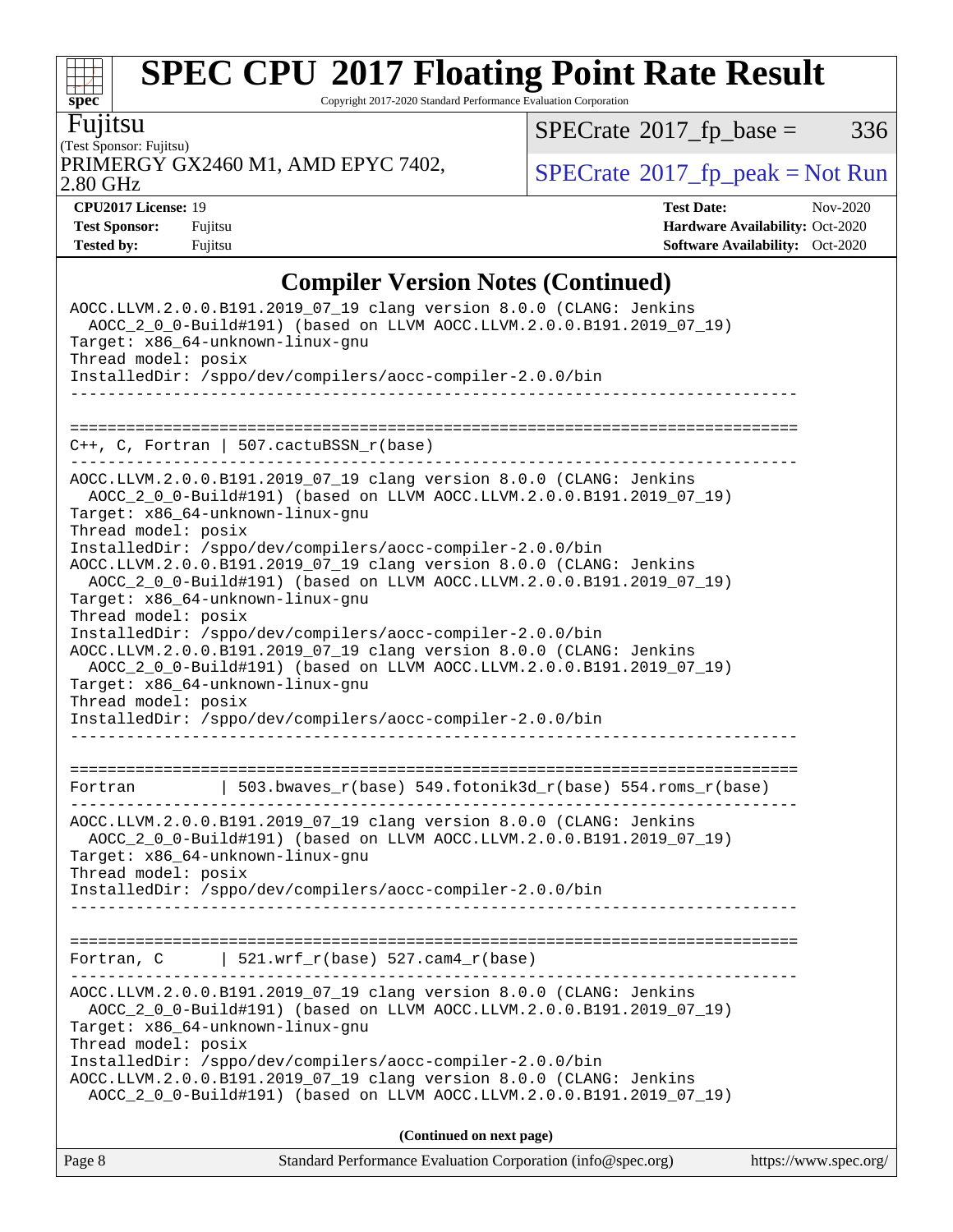Copyright 2017-2020 Standard Performance Evaluation Corporation

#### Fujitsu

**[spec](http://www.spec.org/)**

at t

(Test Sponsor: Fujitsu) 2.80 GHz PRIMERGY GX2460 M1, AMD EPYC 7402,  $\vert$  [SPECrate](http://www.spec.org/auto/cpu2017/Docs/result-fields.html#SPECrate2017fppeak)®[2017\\_fp\\_peak = N](http://www.spec.org/auto/cpu2017/Docs/result-fields.html#SPECrate2017fppeak)ot Run

 $SPECTate@2017_fp\_base = 336$ 

**[CPU2017 License:](http://www.spec.org/auto/cpu2017/Docs/result-fields.html#CPU2017License)** 19 **[Test Date:](http://www.spec.org/auto/cpu2017/Docs/result-fields.html#TestDate)** Nov-2020 **[Test Sponsor:](http://www.spec.org/auto/cpu2017/Docs/result-fields.html#TestSponsor)** Fujitsu **[Hardware Availability:](http://www.spec.org/auto/cpu2017/Docs/result-fields.html#HardwareAvailability)** Oct-2020 **[Tested by:](http://www.spec.org/auto/cpu2017/Docs/result-fields.html#Testedby)** Fujitsu **[Software Availability:](http://www.spec.org/auto/cpu2017/Docs/result-fields.html#SoftwareAvailability)** Oct-2020

### **[Compiler Version Notes \(Continued\)](http://www.spec.org/auto/cpu2017/Docs/result-fields.html#CompilerVersionNotes)**

Target: x86\_64-unknown-linux-gnu Thread model: posix InstalledDir: /sppo/dev/compilers/aocc-compiler-2.0.0/bin ------------------------------------------------------------------------------

### **[Base Compiler Invocation](http://www.spec.org/auto/cpu2017/Docs/result-fields.html#BaseCompilerInvocation)**

[C benchmarks](http://www.spec.org/auto/cpu2017/Docs/result-fields.html#Cbenchmarks): [clang](http://www.spec.org/cpu2017/results/res2020q4/cpu2017-20201124-24496.flags.html#user_CCbase_clang-c)

[C++ benchmarks:](http://www.spec.org/auto/cpu2017/Docs/result-fields.html#CXXbenchmarks) [clang++](http://www.spec.org/cpu2017/results/res2020q4/cpu2017-20201124-24496.flags.html#user_CXXbase_clang-cpp)

[Fortran benchmarks](http://www.spec.org/auto/cpu2017/Docs/result-fields.html#Fortranbenchmarks): [flang](http://www.spec.org/cpu2017/results/res2020q4/cpu2017-20201124-24496.flags.html#user_FCbase_flang)

[Benchmarks using both Fortran and C](http://www.spec.org/auto/cpu2017/Docs/result-fields.html#BenchmarksusingbothFortranandC): [flang](http://www.spec.org/cpu2017/results/res2020q4/cpu2017-20201124-24496.flags.html#user_CC_FCbase_flang) [clang](http://www.spec.org/cpu2017/results/res2020q4/cpu2017-20201124-24496.flags.html#user_CC_FCbase_clang-c)

[Benchmarks using both C and C++](http://www.spec.org/auto/cpu2017/Docs/result-fields.html#BenchmarksusingbothCandCXX): [clang++](http://www.spec.org/cpu2017/results/res2020q4/cpu2017-20201124-24496.flags.html#user_CC_CXXbase_clang-cpp) [clang](http://www.spec.org/cpu2017/results/res2020q4/cpu2017-20201124-24496.flags.html#user_CC_CXXbase_clang-c)

[Benchmarks using Fortran, C, and C++:](http://www.spec.org/auto/cpu2017/Docs/result-fields.html#BenchmarksusingFortranCandCXX) [clang++](http://www.spec.org/cpu2017/results/res2020q4/cpu2017-20201124-24496.flags.html#user_CC_CXX_FCbase_clang-cpp) [clang](http://www.spec.org/cpu2017/results/res2020q4/cpu2017-20201124-24496.flags.html#user_CC_CXX_FCbase_clang-c) [flang](http://www.spec.org/cpu2017/results/res2020q4/cpu2017-20201124-24496.flags.html#user_CC_CXX_FCbase_flang)

### **[Base Portability Flags](http://www.spec.org/auto/cpu2017/Docs/result-fields.html#BasePortabilityFlags)**

 503.bwaves\_r: [-DSPEC\\_LP64](http://www.spec.org/cpu2017/results/res2020q4/cpu2017-20201124-24496.flags.html#suite_baseEXTRA_PORTABILITY503_bwaves_r_DSPEC_LP64) 507.cactuBSSN\_r: [-DSPEC\\_LP64](http://www.spec.org/cpu2017/results/res2020q4/cpu2017-20201124-24496.flags.html#suite_baseEXTRA_PORTABILITY507_cactuBSSN_r_DSPEC_LP64) 508.namd\_r: [-DSPEC\\_LP64](http://www.spec.org/cpu2017/results/res2020q4/cpu2017-20201124-24496.flags.html#suite_baseEXTRA_PORTABILITY508_namd_r_DSPEC_LP64) 510.parest\_r: [-DSPEC\\_LP64](http://www.spec.org/cpu2017/results/res2020q4/cpu2017-20201124-24496.flags.html#suite_baseEXTRA_PORTABILITY510_parest_r_DSPEC_LP64) 511.povray\_r: [-DSPEC\\_LP64](http://www.spec.org/cpu2017/results/res2020q4/cpu2017-20201124-24496.flags.html#suite_baseEXTRA_PORTABILITY511_povray_r_DSPEC_LP64) 519.lbm\_r: [-DSPEC\\_LP64](http://www.spec.org/cpu2017/results/res2020q4/cpu2017-20201124-24496.flags.html#suite_baseEXTRA_PORTABILITY519_lbm_r_DSPEC_LP64) 521.wrf\_r: [-DSPEC\\_CASE\\_FLAG](http://www.spec.org/cpu2017/results/res2020q4/cpu2017-20201124-24496.flags.html#b521.wrf_r_baseCPORTABILITY_DSPEC_CASE_FLAG) [-Mbyteswapio](http://www.spec.org/cpu2017/results/res2020q4/cpu2017-20201124-24496.flags.html#user_baseFPORTABILITY521_wrf_r_F-mbyteswapio_543c39ce38db59bcbc3b888917ef58c313007ae1c27520b689e012995ae261114051d1d5efcb4182d175ce22a6a15532d3a9999882dd2c360e6d853f41da6883) [-DSPEC\\_LP64](http://www.spec.org/cpu2017/results/res2020q4/cpu2017-20201124-24496.flags.html#suite_baseEXTRA_PORTABILITY521_wrf_r_DSPEC_LP64) 526.blender\_r: [-funsigned-char](http://www.spec.org/cpu2017/results/res2020q4/cpu2017-20201124-24496.flags.html#user_baseCPORTABILITY526_blender_r_aocc-unsigned-char) [-D\\_\\_BOOL\\_DEFINED](http://www.spec.org/cpu2017/results/res2020q4/cpu2017-20201124-24496.flags.html#b526.blender_r_baseCXXPORTABILITY_D__BOOL_DEFINED) [-DSPEC\\_LP64](http://www.spec.org/cpu2017/results/res2020q4/cpu2017-20201124-24496.flags.html#suite_baseEXTRA_PORTABILITY526_blender_r_DSPEC_LP64) 527.cam4\_r: [-DSPEC\\_CASE\\_FLAG](http://www.spec.org/cpu2017/results/res2020q4/cpu2017-20201124-24496.flags.html#b527.cam4_r_basePORTABILITY_DSPEC_CASE_FLAG) [-DSPEC\\_LP64](http://www.spec.org/cpu2017/results/res2020q4/cpu2017-20201124-24496.flags.html#suite_baseEXTRA_PORTABILITY527_cam4_r_DSPEC_LP64) 538.imagick\_r: [-DSPEC\\_LP64](http://www.spec.org/cpu2017/results/res2020q4/cpu2017-20201124-24496.flags.html#suite_baseEXTRA_PORTABILITY538_imagick_r_DSPEC_LP64) 544.nab\_r: [-DSPEC\\_LP64](http://www.spec.org/cpu2017/results/res2020q4/cpu2017-20201124-24496.flags.html#suite_baseEXTRA_PORTABILITY544_nab_r_DSPEC_LP64) 549.fotonik3d\_r: [-DSPEC\\_LP64](http://www.spec.org/cpu2017/results/res2020q4/cpu2017-20201124-24496.flags.html#suite_baseEXTRA_PORTABILITY549_fotonik3d_r_DSPEC_LP64) 554.roms\_r: [-DSPEC\\_LP64](http://www.spec.org/cpu2017/results/res2020q4/cpu2017-20201124-24496.flags.html#suite_baseEXTRA_PORTABILITY554_roms_r_DSPEC_LP64)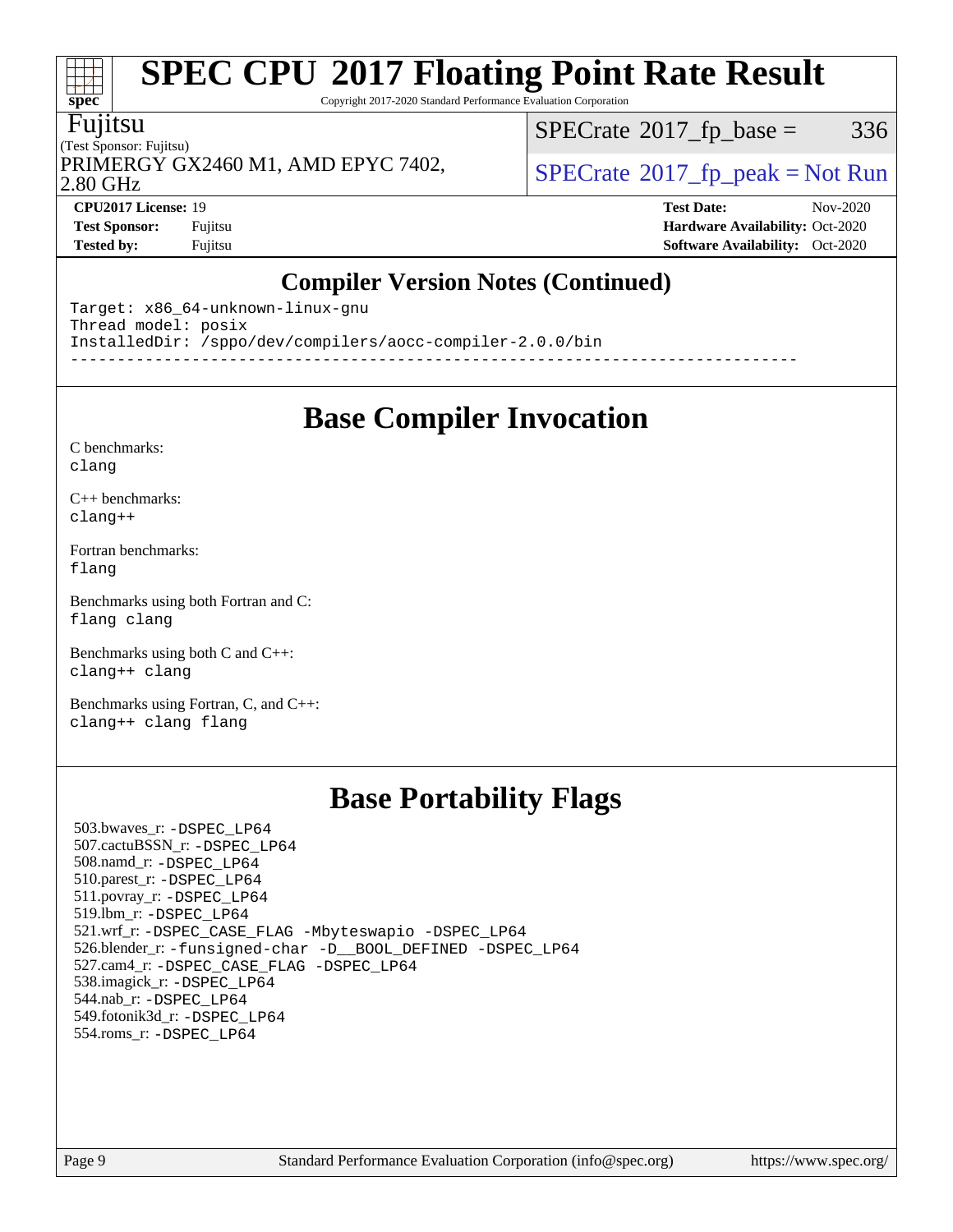Copyright 2017-2020 Standard Performance Evaluation Corporation

| n |  |
|---|--|
|   |  |

#### (Test Sponsor: Fujitsu) 2.80 GHz PRIMERGY GX2460 M1, AMD EPYC 7402,  $\vert$  [SPECrate](http://www.spec.org/auto/cpu2017/Docs/result-fields.html#SPECrate2017fppeak) 2017 fp peak = Not Run

 $SPECTate@2017_fp\_base = 336$ 

**[spec](http://www.spec.org/)**

**[CPU2017 License:](http://www.spec.org/auto/cpu2017/Docs/result-fields.html#CPU2017License)** 19 **[Test Date:](http://www.spec.org/auto/cpu2017/Docs/result-fields.html#TestDate)** Nov-2020 **[Test Sponsor:](http://www.spec.org/auto/cpu2017/Docs/result-fields.html#TestSponsor)** Fujitsu **[Hardware Availability:](http://www.spec.org/auto/cpu2017/Docs/result-fields.html#HardwareAvailability)** Oct-2020 **[Tested by:](http://www.spec.org/auto/cpu2017/Docs/result-fields.html#Testedby)** Fujitsu **[Software Availability:](http://www.spec.org/auto/cpu2017/Docs/result-fields.html#SoftwareAvailability)** Oct-2020

### **[Base Optimization Flags](http://www.spec.org/auto/cpu2017/Docs/result-fields.html#BaseOptimizationFlags)**

#### [C benchmarks:](http://www.spec.org/auto/cpu2017/Docs/result-fields.html#Cbenchmarks)

[-flto](http://www.spec.org/cpu2017/results/res2020q4/cpu2017-20201124-24496.flags.html#user_CCbase_aocc-flto) [-Wl,-mllvm -Wl,-function-specialize](http://www.spec.org/cpu2017/results/res2020q4/cpu2017-20201124-24496.flags.html#user_CCbase_F-function-specialize_7e7e661e57922243ee67c9a1251cb8910e607325179a0ce7f2884e09a6f5d4a5ef0ae4f37e8a2a11c95fc48e931f06dc2b6016f14b511fcb441e048bef1b065a) [-Wl,-mllvm -Wl,-region-vectorize](http://www.spec.org/cpu2017/results/res2020q4/cpu2017-20201124-24496.flags.html#user_CCbase_F-region-vectorize_fb6c6b5aa293c88efc6c7c2b52b20755e943585b1fe8658c35afef78727fff56e1a56891413c30e36b8e2a6f9a71126986319243e80eb6110b78b288f533c52b) [-Wl,-mllvm -Wl,-vector-library=LIBMVEC](http://www.spec.org/cpu2017/results/res2020q4/cpu2017-20201124-24496.flags.html#user_CCbase_F-use-vector-library_0a14b27fae317f283640384a31f7bfcc2bd4c1d0b5cfc618a3a430800c9b20217b00f61303eff223a3251b4f06ffbc9739dc5296db9d1fbb9ad24a3939d86d66) [-Wl,-mllvm -Wl,-reduce-array-computations=3](http://www.spec.org/cpu2017/results/res2020q4/cpu2017-20201124-24496.flags.html#user_CCbase_F-reduce-array-computations_b882aefe7a5dda4e33149f6299762b9a720dace3e498e13756f4c04e5a19edf5315c1f3993de2e61ec41e8c206231f84e05da7040e1bb5d69ba27d10a12507e4) [-O3](http://www.spec.org/cpu2017/results/res2020q4/cpu2017-20201124-24496.flags.html#user_CCbase_F-O3) [-ffast-math](http://www.spec.org/cpu2017/results/res2020q4/cpu2017-20201124-24496.flags.html#user_CCbase_aocc-ffast-math) [-march=znver2](http://www.spec.org/cpu2017/results/res2020q4/cpu2017-20201124-24496.flags.html#user_CCbase_aocc-march_3e2e19cff2eeef60c5d90b059483627c9ea47eca6d66670dbd53f9185f6439e27eb5e104cf773e9e8ab18c8842ce63e461a3e948d0214bd567ef3ade411bf467) [-fstruct-layout=3](http://www.spec.org/cpu2017/results/res2020q4/cpu2017-20201124-24496.flags.html#user_CCbase_F-struct-layout) [-mllvm -unroll-threshold=50](http://www.spec.org/cpu2017/results/res2020q4/cpu2017-20201124-24496.flags.html#user_CCbase_F-unroll-threshold_458874500b2c105d6d5cb4d7a611c40e2b16e9e3d26b355fea72d644c3673b4de4b3932662f0ed3dbec75c491a13da2d2ca81180bd779dc531083ef1e1e549dc) [-fremap-arrays](http://www.spec.org/cpu2017/results/res2020q4/cpu2017-20201124-24496.flags.html#user_CCbase_F-fremap-arrays) [-mllvm -function-specialize](http://www.spec.org/cpu2017/results/res2020q4/cpu2017-20201124-24496.flags.html#user_CCbase_F-function-specialize_233b3bdba86027f1b094368157e481c5bc59f40286dc25bfadc1858dcd5745c24fd30d5f188710db7fea399bcc9f44a80b3ce3aacc70a8870250c3ae5e1f35b8) [-mllvm -enable-gvn-hoist](http://www.spec.org/cpu2017/results/res2020q4/cpu2017-20201124-24496.flags.html#user_CCbase_F-enable-gvn-hoist_e5856354646dd6ca1333a0ad99b817e4cf8932b91b82809fd8fd47ceff7b22a89eba5c98fd3e3fa5200368fd772cec3dd56abc3c8f7b655a71b9f9848dddedd5) [-mllvm -reduce-array-computations=3](http://www.spec.org/cpu2017/results/res2020q4/cpu2017-20201124-24496.flags.html#user_CCbase_F-reduce-array-computations_aceadb8604558b566e0e3a0d7a3c1533923dd1fa0889614e16288028922629a28d5695c24d3b3be4306b1e311c54317dfffe3a2e57fbcaabc737a1798de39145) [-mllvm -global-vectorize-slp](http://www.spec.org/cpu2017/results/res2020q4/cpu2017-20201124-24496.flags.html#user_CCbase_F-global-vectorize-slp_a3935e8627af4ced727033b1ffd4db27f4d541a363d28d82bf4c2925fb3a0fd4115d6e42d13a2829f9e024d6608eb67a85cb49770f2da5c5ac8dbc737afad603) [-mllvm -vector-library=LIBMVEC](http://www.spec.org/cpu2017/results/res2020q4/cpu2017-20201124-24496.flags.html#user_CCbase_F-use-vector-library_e584e20b4f7ec96aa109254b65d8e01d864f3d68580371b9d93ed7c338191d4cfce20c3c864632264effc6bbe4c7c38153d02096a342ee92501c4a53204a7871) [-mllvm -inline-threshold=1000](http://www.spec.org/cpu2017/results/res2020q4/cpu2017-20201124-24496.flags.html#user_CCbase_dragonegg-llvm-inline-threshold_b7832241b0a6397e4ecdbaf0eb7defdc10f885c2a282fa3240fdc99844d543fda39cf8a4a9dccf68cf19b5438ac3b455264f478df15da0f4988afa40d8243bab) [-flv-function-specialization](http://www.spec.org/cpu2017/results/res2020q4/cpu2017-20201124-24496.flags.html#user_CCbase_F-flv-function-specialization) [-z muldefs](http://www.spec.org/cpu2017/results/res2020q4/cpu2017-20201124-24496.flags.html#user_CCbase_aocc-muldefs) [-lmvec](http://www.spec.org/cpu2017/results/res2020q4/cpu2017-20201124-24496.flags.html#user_CCbase_F-lmvec) [-lamdlibm](http://www.spec.org/cpu2017/results/res2020q4/cpu2017-20201124-24496.flags.html#user_CCbase_F-lamdlibm) [-ljemalloc](http://www.spec.org/cpu2017/results/res2020q4/cpu2017-20201124-24496.flags.html#user_CCbase_jemalloc-lib) [-lflang](http://www.spec.org/cpu2017/results/res2020q4/cpu2017-20201124-24496.flags.html#user_CCbase_F-lflang) [C++ benchmarks](http://www.spec.org/auto/cpu2017/Docs/result-fields.html#CXXbenchmarks): [-std=c++98](http://www.spec.org/cpu2017/results/res2020q4/cpu2017-20201124-24496.flags.html#user_CXXbase_std-cpp) [-flto](http://www.spec.org/cpu2017/results/res2020q4/cpu2017-20201124-24496.flags.html#user_CXXbase_aocc-flto) [-Wl,-mllvm -Wl,-function-specialize](http://www.spec.org/cpu2017/results/res2020q4/cpu2017-20201124-24496.flags.html#user_CXXbase_F-function-specialize_7e7e661e57922243ee67c9a1251cb8910e607325179a0ce7f2884e09a6f5d4a5ef0ae4f37e8a2a11c95fc48e931f06dc2b6016f14b511fcb441e048bef1b065a) [-Wl,-mllvm -Wl,-region-vectorize](http://www.spec.org/cpu2017/results/res2020q4/cpu2017-20201124-24496.flags.html#user_CXXbase_F-region-vectorize_fb6c6b5aa293c88efc6c7c2b52b20755e943585b1fe8658c35afef78727fff56e1a56891413c30e36b8e2a6f9a71126986319243e80eb6110b78b288f533c52b) [-Wl,-mllvm -Wl,-vector-library=LIBMVEC](http://www.spec.org/cpu2017/results/res2020q4/cpu2017-20201124-24496.flags.html#user_CXXbase_F-use-vector-library_0a14b27fae317f283640384a31f7bfcc2bd4c1d0b5cfc618a3a430800c9b20217b00f61303eff223a3251b4f06ffbc9739dc5296db9d1fbb9ad24a3939d86d66) [-Wl,-mllvm -Wl,-reduce-array-computations=3](http://www.spec.org/cpu2017/results/res2020q4/cpu2017-20201124-24496.flags.html#user_CXXbase_F-reduce-array-computations_b882aefe7a5dda4e33149f6299762b9a720dace3e498e13756f4c04e5a19edf5315c1f3993de2e61ec41e8c206231f84e05da7040e1bb5d69ba27d10a12507e4) [-Wl,-mllvm -Wl,-suppress-fmas](http://www.spec.org/cpu2017/results/res2020q4/cpu2017-20201124-24496.flags.html#user_CXXbase_F-suppress-fmas_f00f00630e4a059e8af9c161e9bbf420bcf19890a7f99d5933525e66aa4b0bb3ab2339d2b12d97d3a5f5d271e839fe9c109938e91fe06230fb53651590cfa1e8) [-O3](http://www.spec.org/cpu2017/results/res2020q4/cpu2017-20201124-24496.flags.html#user_CXXbase_F-O3) [-ffast-math](http://www.spec.org/cpu2017/results/res2020q4/cpu2017-20201124-24496.flags.html#user_CXXbase_aocc-ffast-math) [-march=znver2](http://www.spec.org/cpu2017/results/res2020q4/cpu2017-20201124-24496.flags.html#user_CXXbase_aocc-march_3e2e19cff2eeef60c5d90b059483627c9ea47eca6d66670dbd53f9185f6439e27eb5e104cf773e9e8ab18c8842ce63e461a3e948d0214bd567ef3ade411bf467) [-mllvm -loop-unswitch-threshold=200000](http://www.spec.org/cpu2017/results/res2020q4/cpu2017-20201124-24496.flags.html#user_CXXbase_F-loop-unswitch-threshold_f9a82ae3270e55b5fbf79d0d96ee93606b73edbbe527d20b18b7bff1a3a146ad50cfc7454c5297978340ae9213029016a7d16221274d672d3f7f42ed25274e1d) [-mllvm -vector-library=LIBMVEC](http://www.spec.org/cpu2017/results/res2020q4/cpu2017-20201124-24496.flags.html#user_CXXbase_F-use-vector-library_e584e20b4f7ec96aa109254b65d8e01d864f3d68580371b9d93ed7c338191d4cfce20c3c864632264effc6bbe4c7c38153d02096a342ee92501c4a53204a7871) [-mllvm -unroll-threshold=100](http://www.spec.org/cpu2017/results/res2020q4/cpu2017-20201124-24496.flags.html#user_CXXbase_F-unroll-threshold_2755d0c78138845d361fa1543e3a063fffa198df9b3edf0cfb856bbc88a81e1769b12ac7a550c5d35197be55360db1a3f95a8d1304df999456cabf5120c45168) [-flv-function-specialization](http://www.spec.org/cpu2017/results/res2020q4/cpu2017-20201124-24496.flags.html#user_CXXbase_F-flv-function-specialization) [-mllvm -enable-partial-unswitch](http://www.spec.org/cpu2017/results/res2020q4/cpu2017-20201124-24496.flags.html#user_CXXbase_F-enable-partial-unswitch_6e1c33f981d77963b1eaf834973128a7f33ce3f8e27f54689656697a35e89dcc875281e0e6283d043e32f367dcb605ba0e307a92e830f7e326789fa6c61b35d3) [-z muldefs](http://www.spec.org/cpu2017/results/res2020q4/cpu2017-20201124-24496.flags.html#user_CXXbase_aocc-muldefs) [-lmvec](http://www.spec.org/cpu2017/results/res2020q4/cpu2017-20201124-24496.flags.html#user_CXXbase_F-lmvec) [-lamdlibm](http://www.spec.org/cpu2017/results/res2020q4/cpu2017-20201124-24496.flags.html#user_CXXbase_F-lamdlibm) [-ljemalloc](http://www.spec.org/cpu2017/results/res2020q4/cpu2017-20201124-24496.flags.html#user_CXXbase_jemalloc-lib) [-lflang](http://www.spec.org/cpu2017/results/res2020q4/cpu2017-20201124-24496.flags.html#user_CXXbase_F-lflang) [Fortran benchmarks:](http://www.spec.org/auto/cpu2017/Docs/result-fields.html#Fortranbenchmarks) [-flto](http://www.spec.org/cpu2017/results/res2020q4/cpu2017-20201124-24496.flags.html#user_FCbase_aocc-flto) [-Wl,-mllvm -Wl,-function-specialize](http://www.spec.org/cpu2017/results/res2020q4/cpu2017-20201124-24496.flags.html#user_FCbase_F-function-specialize_7e7e661e57922243ee67c9a1251cb8910e607325179a0ce7f2884e09a6f5d4a5ef0ae4f37e8a2a11c95fc48e931f06dc2b6016f14b511fcb441e048bef1b065a) [-Wl,-mllvm -Wl,-region-vectorize](http://www.spec.org/cpu2017/results/res2020q4/cpu2017-20201124-24496.flags.html#user_FCbase_F-region-vectorize_fb6c6b5aa293c88efc6c7c2b52b20755e943585b1fe8658c35afef78727fff56e1a56891413c30e36b8e2a6f9a71126986319243e80eb6110b78b288f533c52b) [-Wl,-mllvm -Wl,-vector-library=LIBMVEC](http://www.spec.org/cpu2017/results/res2020q4/cpu2017-20201124-24496.flags.html#user_FCbase_F-use-vector-library_0a14b27fae317f283640384a31f7bfcc2bd4c1d0b5cfc618a3a430800c9b20217b00f61303eff223a3251b4f06ffbc9739dc5296db9d1fbb9ad24a3939d86d66) [-Wl,-mllvm -Wl,-reduce-array-computations=3](http://www.spec.org/cpu2017/results/res2020q4/cpu2017-20201124-24496.flags.html#user_FCbase_F-reduce-array-computations_b882aefe7a5dda4e33149f6299762b9a720dace3e498e13756f4c04e5a19edf5315c1f3993de2e61ec41e8c206231f84e05da7040e1bb5d69ba27d10a12507e4) [-O3](http://www.spec.org/cpu2017/results/res2020q4/cpu2017-20201124-24496.flags.html#user_FCbase_F-O3) [-march=znver2](http://www.spec.org/cpu2017/results/res2020q4/cpu2017-20201124-24496.flags.html#user_FCbase_aocc-march_3e2e19cff2eeef60c5d90b059483627c9ea47eca6d66670dbd53f9185f6439e27eb5e104cf773e9e8ab18c8842ce63e461a3e948d0214bd567ef3ade411bf467) [-funroll-loops](http://www.spec.org/cpu2017/results/res2020q4/cpu2017-20201124-24496.flags.html#user_FCbase_aocc-unroll-loops) [-Mrecursive](http://www.spec.org/cpu2017/results/res2020q4/cpu2017-20201124-24496.flags.html#user_FCbase_F-mrecursive_20a145d63f12d5750a899e17d4450b5b8b40330a9bb4af13688ca650e6fb30857bbbe44fb35cdbb895df6e5b2769de0a0d7659f51ff17acfbef6febafec4023f) [-mllvm -vector-library=LIBMVEC](http://www.spec.org/cpu2017/results/res2020q4/cpu2017-20201124-24496.flags.html#user_FCbase_F-use-vector-library_e584e20b4f7ec96aa109254b65d8e01d864f3d68580371b9d93ed7c338191d4cfce20c3c864632264effc6bbe4c7c38153d02096a342ee92501c4a53204a7871) [-z muldefs](http://www.spec.org/cpu2017/results/res2020q4/cpu2017-20201124-24496.flags.html#user_FCbase_aocc-muldefs) [-Kieee](http://www.spec.org/cpu2017/results/res2020q4/cpu2017-20201124-24496.flags.html#user_FCbase_F-kieee) [-fno-finite-math-only](http://www.spec.org/cpu2017/results/res2020q4/cpu2017-20201124-24496.flags.html#user_FCbase_aocc-fno-finite-math-only) [-lmvec](http://www.spec.org/cpu2017/results/res2020q4/cpu2017-20201124-24496.flags.html#user_FCbase_F-lmvec) [-lamdlibm](http://www.spec.org/cpu2017/results/res2020q4/cpu2017-20201124-24496.flags.html#user_FCbase_F-lamdlibm) [-ljemalloc](http://www.spec.org/cpu2017/results/res2020q4/cpu2017-20201124-24496.flags.html#user_FCbase_jemalloc-lib) [-lflang](http://www.spec.org/cpu2017/results/res2020q4/cpu2017-20201124-24496.flags.html#user_FCbase_F-lflang) [Benchmarks using both Fortran and C:](http://www.spec.org/auto/cpu2017/Docs/result-fields.html#BenchmarksusingbothFortranandC) [-flto](http://www.spec.org/cpu2017/results/res2020q4/cpu2017-20201124-24496.flags.html#user_CC_FCbase_aocc-flto) [-Wl,-mllvm -Wl,-function-specialize](http://www.spec.org/cpu2017/results/res2020q4/cpu2017-20201124-24496.flags.html#user_CC_FCbase_F-function-specialize_7e7e661e57922243ee67c9a1251cb8910e607325179a0ce7f2884e09a6f5d4a5ef0ae4f37e8a2a11c95fc48e931f06dc2b6016f14b511fcb441e048bef1b065a) [-Wl,-mllvm -Wl,-region-vectorize](http://www.spec.org/cpu2017/results/res2020q4/cpu2017-20201124-24496.flags.html#user_CC_FCbase_F-region-vectorize_fb6c6b5aa293c88efc6c7c2b52b20755e943585b1fe8658c35afef78727fff56e1a56891413c30e36b8e2a6f9a71126986319243e80eb6110b78b288f533c52b) [-Wl,-mllvm -Wl,-vector-library=LIBMVEC](http://www.spec.org/cpu2017/results/res2020q4/cpu2017-20201124-24496.flags.html#user_CC_FCbase_F-use-vector-library_0a14b27fae317f283640384a31f7bfcc2bd4c1d0b5cfc618a3a430800c9b20217b00f61303eff223a3251b4f06ffbc9739dc5296db9d1fbb9ad24a3939d86d66) [-Wl,-mllvm -Wl,-reduce-array-computations=3](http://www.spec.org/cpu2017/results/res2020q4/cpu2017-20201124-24496.flags.html#user_CC_FCbase_F-reduce-array-computations_b882aefe7a5dda4e33149f6299762b9a720dace3e498e13756f4c04e5a19edf5315c1f3993de2e61ec41e8c206231f84e05da7040e1bb5d69ba27d10a12507e4) [-O3](http://www.spec.org/cpu2017/results/res2020q4/cpu2017-20201124-24496.flags.html#user_CC_FCbase_F-O3) [-ffast-math](http://www.spec.org/cpu2017/results/res2020q4/cpu2017-20201124-24496.flags.html#user_CC_FCbase_aocc-ffast-math) [-march=znver2](http://www.spec.org/cpu2017/results/res2020q4/cpu2017-20201124-24496.flags.html#user_CC_FCbase_aocc-march_3e2e19cff2eeef60c5d90b059483627c9ea47eca6d66670dbd53f9185f6439e27eb5e104cf773e9e8ab18c8842ce63e461a3e948d0214bd567ef3ade411bf467) [-fstruct-layout=3](http://www.spec.org/cpu2017/results/res2020q4/cpu2017-20201124-24496.flags.html#user_CC_FCbase_F-struct-layout) [-mllvm -unroll-threshold=50](http://www.spec.org/cpu2017/results/res2020q4/cpu2017-20201124-24496.flags.html#user_CC_FCbase_F-unroll-threshold_458874500b2c105d6d5cb4d7a611c40e2b16e9e3d26b355fea72d644c3673b4de4b3932662f0ed3dbec75c491a13da2d2ca81180bd779dc531083ef1e1e549dc) [-fremap-arrays](http://www.spec.org/cpu2017/results/res2020q4/cpu2017-20201124-24496.flags.html#user_CC_FCbase_F-fremap-arrays) [-mllvm -function-specialize](http://www.spec.org/cpu2017/results/res2020q4/cpu2017-20201124-24496.flags.html#user_CC_FCbase_F-function-specialize_233b3bdba86027f1b094368157e481c5bc59f40286dc25bfadc1858dcd5745c24fd30d5f188710db7fea399bcc9f44a80b3ce3aacc70a8870250c3ae5e1f35b8) [-mllvm -enable-gvn-hoist](http://www.spec.org/cpu2017/results/res2020q4/cpu2017-20201124-24496.flags.html#user_CC_FCbase_F-enable-gvn-hoist_e5856354646dd6ca1333a0ad99b817e4cf8932b91b82809fd8fd47ceff7b22a89eba5c98fd3e3fa5200368fd772cec3dd56abc3c8f7b655a71b9f9848dddedd5) [-mllvm -reduce-array-computations=3](http://www.spec.org/cpu2017/results/res2020q4/cpu2017-20201124-24496.flags.html#user_CC_FCbase_F-reduce-array-computations_aceadb8604558b566e0e3a0d7a3c1533923dd1fa0889614e16288028922629a28d5695c24d3b3be4306b1e311c54317dfffe3a2e57fbcaabc737a1798de39145) [-mllvm -global-vectorize-slp](http://www.spec.org/cpu2017/results/res2020q4/cpu2017-20201124-24496.flags.html#user_CC_FCbase_F-global-vectorize-slp_a3935e8627af4ced727033b1ffd4db27f4d541a363d28d82bf4c2925fb3a0fd4115d6e42d13a2829f9e024d6608eb67a85cb49770f2da5c5ac8dbc737afad603) [-mllvm -vector-library=LIBMVEC](http://www.spec.org/cpu2017/results/res2020q4/cpu2017-20201124-24496.flags.html#user_CC_FCbase_F-use-vector-library_e584e20b4f7ec96aa109254b65d8e01d864f3d68580371b9d93ed7c338191d4cfce20c3c864632264effc6bbe4c7c38153d02096a342ee92501c4a53204a7871) [-mllvm -inline-threshold=1000](http://www.spec.org/cpu2017/results/res2020q4/cpu2017-20201124-24496.flags.html#user_CC_FCbase_dragonegg-llvm-inline-threshold_b7832241b0a6397e4ecdbaf0eb7defdc10f885c2a282fa3240fdc99844d543fda39cf8a4a9dccf68cf19b5438ac3b455264f478df15da0f4988afa40d8243bab) [-flv-function-specialization](http://www.spec.org/cpu2017/results/res2020q4/cpu2017-20201124-24496.flags.html#user_CC_FCbase_F-flv-function-specialization) [-funroll-loops](http://www.spec.org/cpu2017/results/res2020q4/cpu2017-20201124-24496.flags.html#user_CC_FCbase_aocc-unroll-loops) [-Mrecursive](http://www.spec.org/cpu2017/results/res2020q4/cpu2017-20201124-24496.flags.html#user_CC_FCbase_F-mrecursive_20a145d63f12d5750a899e17d4450b5b8b40330a9bb4af13688ca650e6fb30857bbbe44fb35cdbb895df6e5b2769de0a0d7659f51ff17acfbef6febafec4023f) [-z muldefs](http://www.spec.org/cpu2017/results/res2020q4/cpu2017-20201124-24496.flags.html#user_CC_FCbase_aocc-muldefs) [-Kieee](http://www.spec.org/cpu2017/results/res2020q4/cpu2017-20201124-24496.flags.html#user_CC_FCbase_F-kieee) [-fno-finite-math-only](http://www.spec.org/cpu2017/results/res2020q4/cpu2017-20201124-24496.flags.html#user_CC_FCbase_aocc-fno-finite-math-only) [-lmvec](http://www.spec.org/cpu2017/results/res2020q4/cpu2017-20201124-24496.flags.html#user_CC_FCbase_F-lmvec) [-lamdlibm](http://www.spec.org/cpu2017/results/res2020q4/cpu2017-20201124-24496.flags.html#user_CC_FCbase_F-lamdlibm) [-ljemalloc](http://www.spec.org/cpu2017/results/res2020q4/cpu2017-20201124-24496.flags.html#user_CC_FCbase_jemalloc-lib) [-lflang](http://www.spec.org/cpu2017/results/res2020q4/cpu2017-20201124-24496.flags.html#user_CC_FCbase_F-lflang) [Benchmarks using both C and C++](http://www.spec.org/auto/cpu2017/Docs/result-fields.html#BenchmarksusingbothCandCXX): [-std=c++98](http://www.spec.org/cpu2017/results/res2020q4/cpu2017-20201124-24496.flags.html#user_CC_CXXbase_std-cpp) [-flto](http://www.spec.org/cpu2017/results/res2020q4/cpu2017-20201124-24496.flags.html#user_CC_CXXbase_aocc-flto) [-Wl,-mllvm -Wl,-function-specialize](http://www.spec.org/cpu2017/results/res2020q4/cpu2017-20201124-24496.flags.html#user_CC_CXXbase_F-function-specialize_7e7e661e57922243ee67c9a1251cb8910e607325179a0ce7f2884e09a6f5d4a5ef0ae4f37e8a2a11c95fc48e931f06dc2b6016f14b511fcb441e048bef1b065a) [-Wl,-mllvm -Wl,-region-vectorize](http://www.spec.org/cpu2017/results/res2020q4/cpu2017-20201124-24496.flags.html#user_CC_CXXbase_F-region-vectorize_fb6c6b5aa293c88efc6c7c2b52b20755e943585b1fe8658c35afef78727fff56e1a56891413c30e36b8e2a6f9a71126986319243e80eb6110b78b288f533c52b) [-Wl,-mllvm -Wl,-vector-library=LIBMVEC](http://www.spec.org/cpu2017/results/res2020q4/cpu2017-20201124-24496.flags.html#user_CC_CXXbase_F-use-vector-library_0a14b27fae317f283640384a31f7bfcc2bd4c1d0b5cfc618a3a430800c9b20217b00f61303eff223a3251b4f06ffbc9739dc5296db9d1fbb9ad24a3939d86d66)

[-Wl,-mllvm -Wl,-reduce-array-computations=3](http://www.spec.org/cpu2017/results/res2020q4/cpu2017-20201124-24496.flags.html#user_CC_CXXbase_F-reduce-array-computations_b882aefe7a5dda4e33149f6299762b9a720dace3e498e13756f4c04e5a19edf5315c1f3993de2e61ec41e8c206231f84e05da7040e1bb5d69ba27d10a12507e4) [-Wl,-mllvm -Wl,-suppress-fmas](http://www.spec.org/cpu2017/results/res2020q4/cpu2017-20201124-24496.flags.html#user_CC_CXXbase_F-suppress-fmas_f00f00630e4a059e8af9c161e9bbf420bcf19890a7f99d5933525e66aa4b0bb3ab2339d2b12d97d3a5f5d271e839fe9c109938e91fe06230fb53651590cfa1e8) [-O3](http://www.spec.org/cpu2017/results/res2020q4/cpu2017-20201124-24496.flags.html#user_CC_CXXbase_F-O3) [-ffast-math](http://www.spec.org/cpu2017/results/res2020q4/cpu2017-20201124-24496.flags.html#user_CC_CXXbase_aocc-ffast-math) [-march=znver2](http://www.spec.org/cpu2017/results/res2020q4/cpu2017-20201124-24496.flags.html#user_CC_CXXbase_aocc-march_3e2e19cff2eeef60c5d90b059483627c9ea47eca6d66670dbd53f9185f6439e27eb5e104cf773e9e8ab18c8842ce63e461a3e948d0214bd567ef3ade411bf467) [-fstruct-layout=3](http://www.spec.org/cpu2017/results/res2020q4/cpu2017-20201124-24496.flags.html#user_CC_CXXbase_F-struct-layout) [-mllvm -unroll-threshold=50](http://www.spec.org/cpu2017/results/res2020q4/cpu2017-20201124-24496.flags.html#user_CC_CXXbase_F-unroll-threshold_458874500b2c105d6d5cb4d7a611c40e2b16e9e3d26b355fea72d644c3673b4de4b3932662f0ed3dbec75c491a13da2d2ca81180bd779dc531083ef1e1e549dc) [-fremap-arrays](http://www.spec.org/cpu2017/results/res2020q4/cpu2017-20201124-24496.flags.html#user_CC_CXXbase_F-fremap-arrays)

[-mllvm -function-specialize](http://www.spec.org/cpu2017/results/res2020q4/cpu2017-20201124-24496.flags.html#user_CC_CXXbase_F-function-specialize_233b3bdba86027f1b094368157e481c5bc59f40286dc25bfadc1858dcd5745c24fd30d5f188710db7fea399bcc9f44a80b3ce3aacc70a8870250c3ae5e1f35b8) [-mllvm -enable-gvn-hoist](http://www.spec.org/cpu2017/results/res2020q4/cpu2017-20201124-24496.flags.html#user_CC_CXXbase_F-enable-gvn-hoist_e5856354646dd6ca1333a0ad99b817e4cf8932b91b82809fd8fd47ceff7b22a89eba5c98fd3e3fa5200368fd772cec3dd56abc3c8f7b655a71b9f9848dddedd5)

**(Continued on next page)**

| Page 10 | Standard Performance Evaluation Corporation (info@spec.org) | https://www.spec.org/ |
|---------|-------------------------------------------------------------|-----------------------|
|---------|-------------------------------------------------------------|-----------------------|